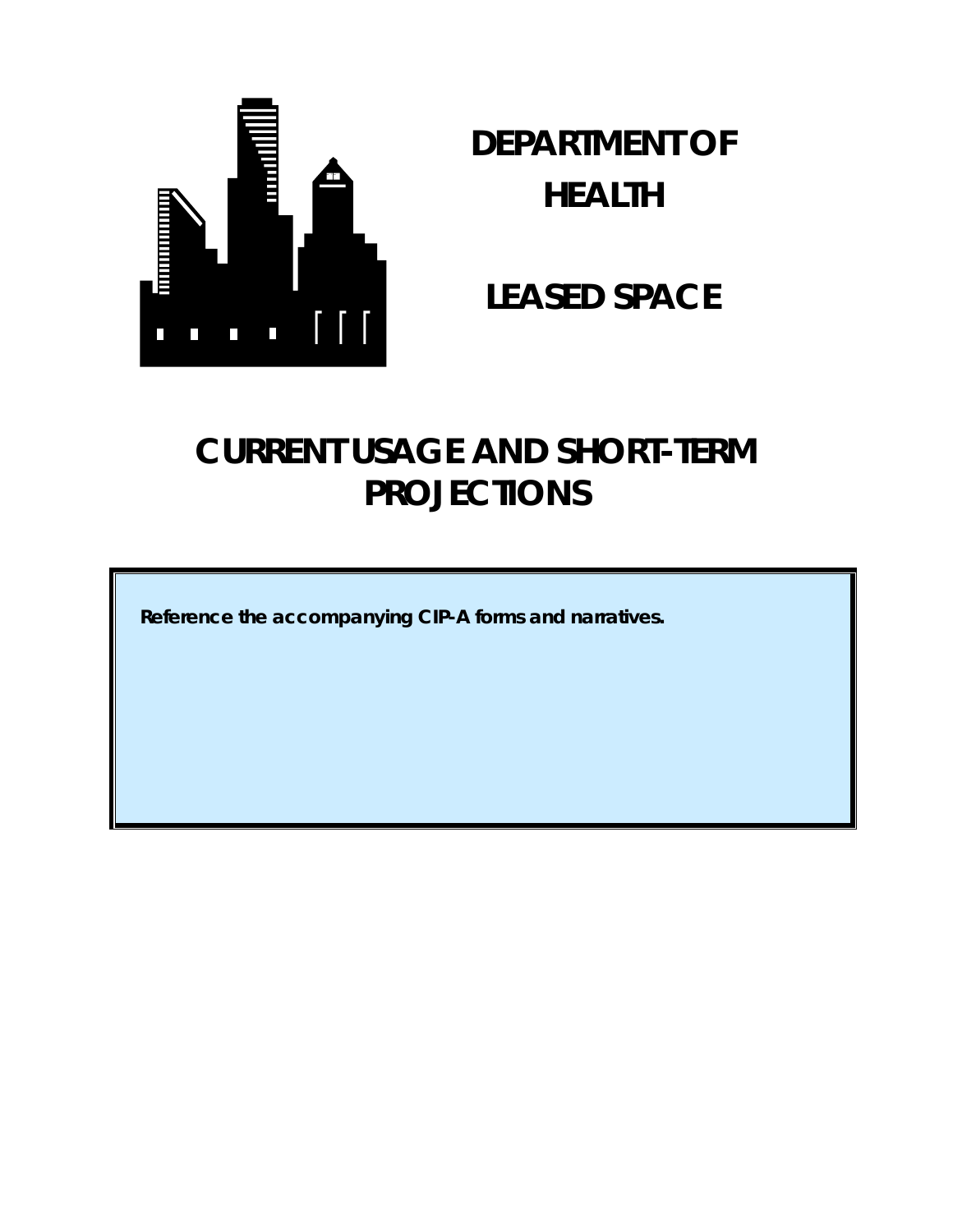#### Community Health Resources

#### Purpose and Need:

The space needs for the Office of Brain and Spinal Cord Injury Program, the Division of Emergency Management Operations and the Division of Health Awareness and Tobacco's non-residential client programs, operations and administration are met through state sector and private sector leased space. The decision to lease space includes the primary use of state owned facilities when available in the geographic area where the need exists. The leasing of space is accomplished in accordance with Chapter 255, Florida Statutes and the Department of Management Services Leasing Guidelines.

Currently, a portion of these services is provided in state owned facilities. In addition, the Department leases 29,755 net usable square feet from the private sector at an estimated annual cost of \$464,666.

#### Effect on Services if Projected Lease Space Need is Delayed or Not Approved:

If state or county owned space is unavailable for client programs, operations and administration, the department will have to lease space from additional private sector facilities. If adequate funds are not appropriated for the required additional private sector space, the department will not be able to expand or relocate to provide co-located services to meet the ever changing needs of the public health communities.

#### Other Information:

The Leasing Unit is working with all department programs to identify opportunities for space reductions in order to comply with the governor's 10% space reduction initiative and recent Senate Bill enactments.

House Bill 5003 requires all agencies with existing lease contracts for private lease space in excess of 2,000 square feet in the 2012-2013 General Appropriations Act, to utilize tenant broker services to renegotiate or reprocure all private lease agreements expiring between July 1, 2013 and June 30, 2015 in order to achieve a reduction in costs in future years.

Senate Bill 2002 mandates states agencies to engage the services of a state contracted Tenant Broker to assist in the renegotiation of all leases over 2,000 square feet and expiring on or before June 30, 2013. The Tenant Broker was selected and engaged; negotiations are in progress.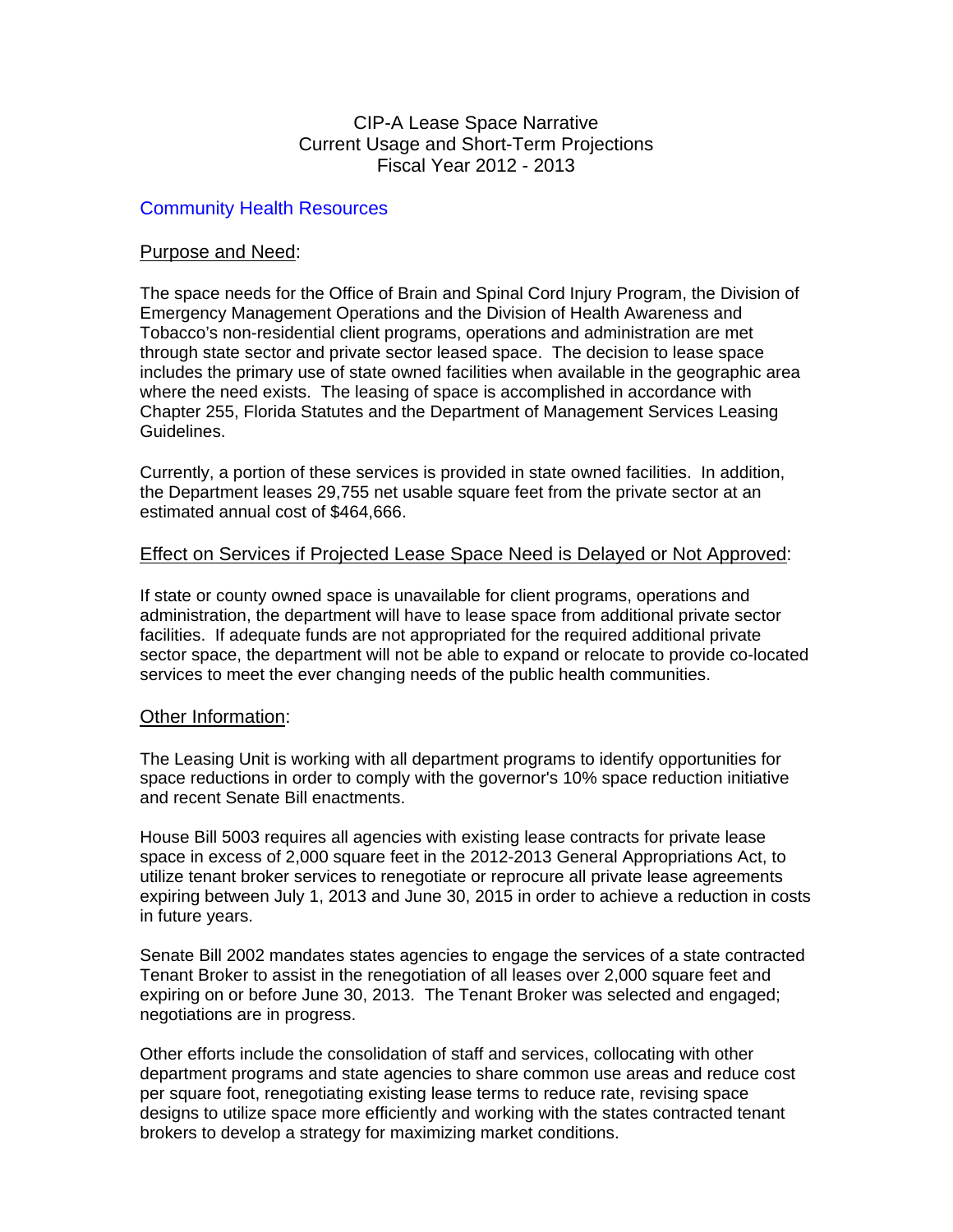#### County Health Departments

#### Purpose and Need:

The space needs for the agencies County Health Department's non-residential client programs, operations and administration are met through state sector and private sector leased space. The decision to lease space includes the primary use of state owned facilities when available in the geographic area where the need exists. The leasing of space is accomplished in accordance with Chapter 255, Florida Statutes, the Department of Management Services Leasing Guidelines and the Department of Health Leasing Manual.

Currently, a major portion of these services is provided in county owned and managed facilities. In addition, the Department leases 244,011 net usable square feet from the private sector and municipalities at an estimated annual cost of 3.3 million.

#### Effect on Services if Projected Lease Space Need is Delayed or Not Approved:

If state or county owned space is unavailable for client programs, operations and administration, the department will have to lease space from additional private sector facilities. If adequate funds are not appropriated for the required additional private sector space, the department will not be able to expand or relocate to provide co-located services to meet the ever changing needs of the public health communities.

#### Other Information:

The Leasing Unit is working with all department programs to identify opportunities for space reductions in order to comply with the governor's 10% space reduction initiative and recent Senate Bill enactments.

House Bill 5003 requires all agencies with existing lease contracts for private lease space in excess of 2,000 square feet in the 2012-2013 General Appropriations Act, to utilize tenant broker services to renegotiate or reprocure all private lease agreements expiring between July 1, 2013 and June 30, 2015 in order to achieve a reduction in costs in future years.

Senate Bill 2002 mandates states agencies to engage the services of a state contracted Tenant Broker to assist in the renegotiation of all leases over 2,000 square feet and expiring on or before June 30, 2013. The Tenant Broker was selected and engaged; negotiations are in progress.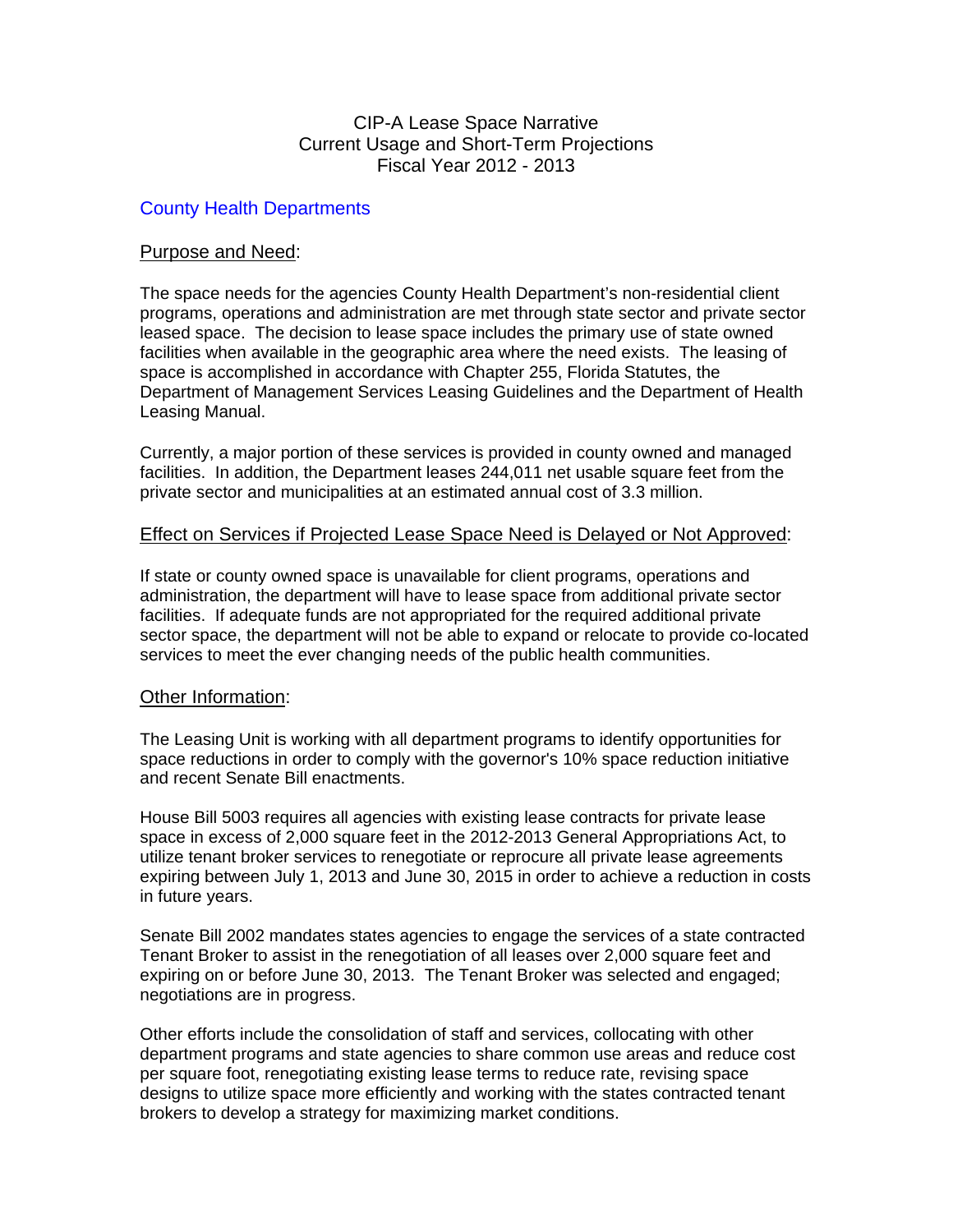#### Division of Children's Medical Services

#### Purpose and Need:

The space needs for the Division of Children's Medical Services non-residential client programs, operations, clinics and administration are met through state sector and private sector leased space. The decision to lease space includes the primary use of state owned facilities when available in the geographic area where the need exists. The leasing of space is accomplished in accordance with Chapter 255, Florida Statutes and the Department of Management Services Leasing Guidelines.

Currently, a large portion of these services is provided in state owned facilities. In addition, the Department leases 102,044 net usable square feet from the private sector at an estimated annual cost of 2.6 million.

#### Effect on Services if Projected Lease Space Need is Delayed or Not Approved:

If state or county owned space is unavailable for client programs, operations and administration, the department will have to lease space from additional private sector facilities. If adequate funds are not appropriated for the required additional private sector space, the department will not be able to expand or relocate to provide co-located services to meet the ever changing needs of the public health communities.

#### Other Information:

The Leasing Unit is working with all department programs to identify opportunities for space reductions in order to comply with the governor's 10% space reduction initiative and recent Senate Bill enactments.

House Bill 5003 requires all agencies with existing lease contracts for private lease space in excess of 2,000 square feet in the 2012-2013 General Appropriations Act, to utilize tenant broker services to renegotiate or reprocure all private lease agreements expiring between July 1, 2013 and June 30, 2015 in order to achieve a reduction in costs in future years.

Senate Bill 2002 mandates states agencies to engage the services of a state contracted Tenant Broker to assist in the renegotiation of all leases over 2,000 square feet and expiring on or before June 30, 2013. The Tenant Broker was selected and engaged; negotiations are in progress.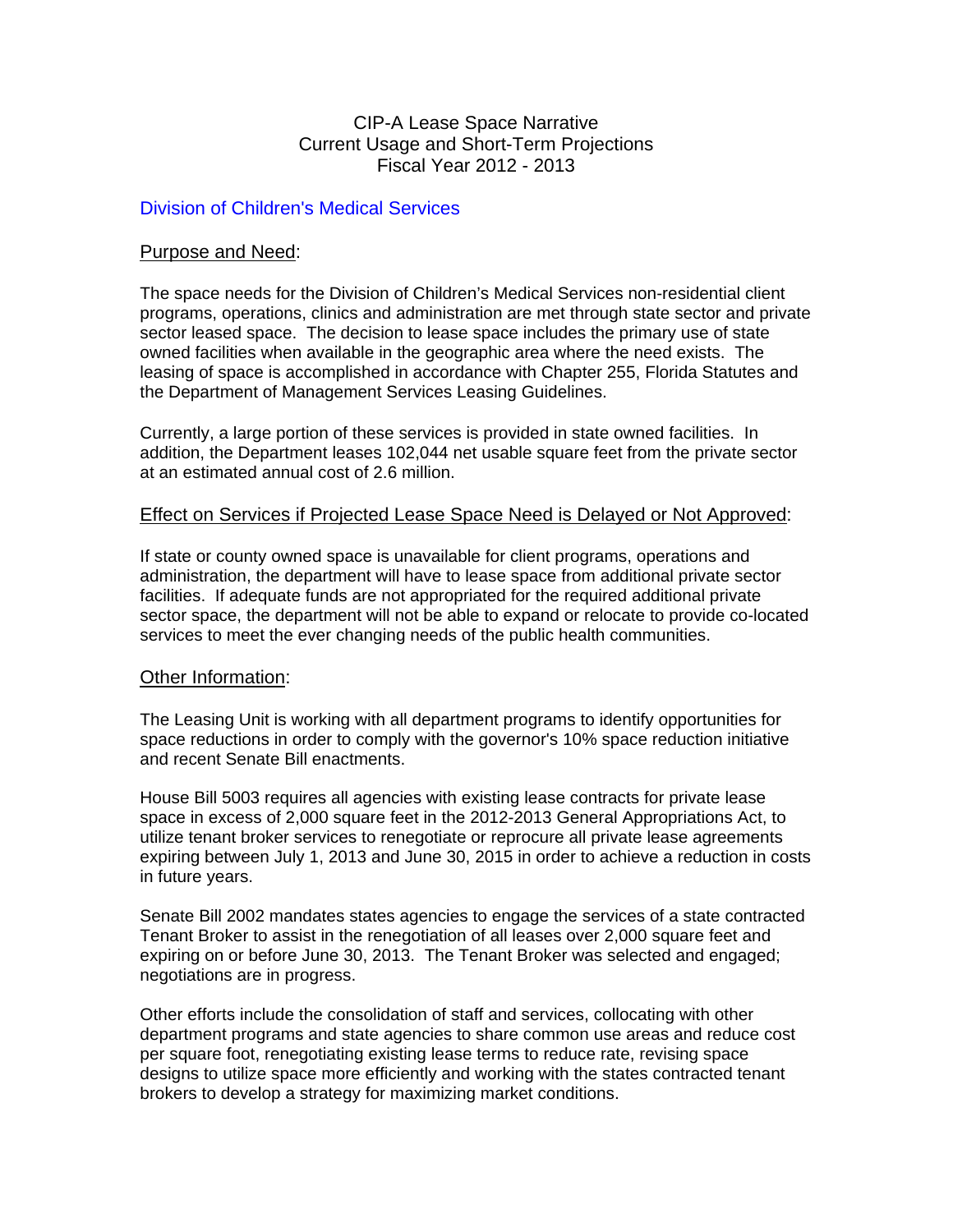#### Division of Disease Control

#### Purpose and Need:

Currently, all space needs for the Division of Disease Control/Infectious Disease programs are provided in state owned facilities. There are no private owned leases for this program.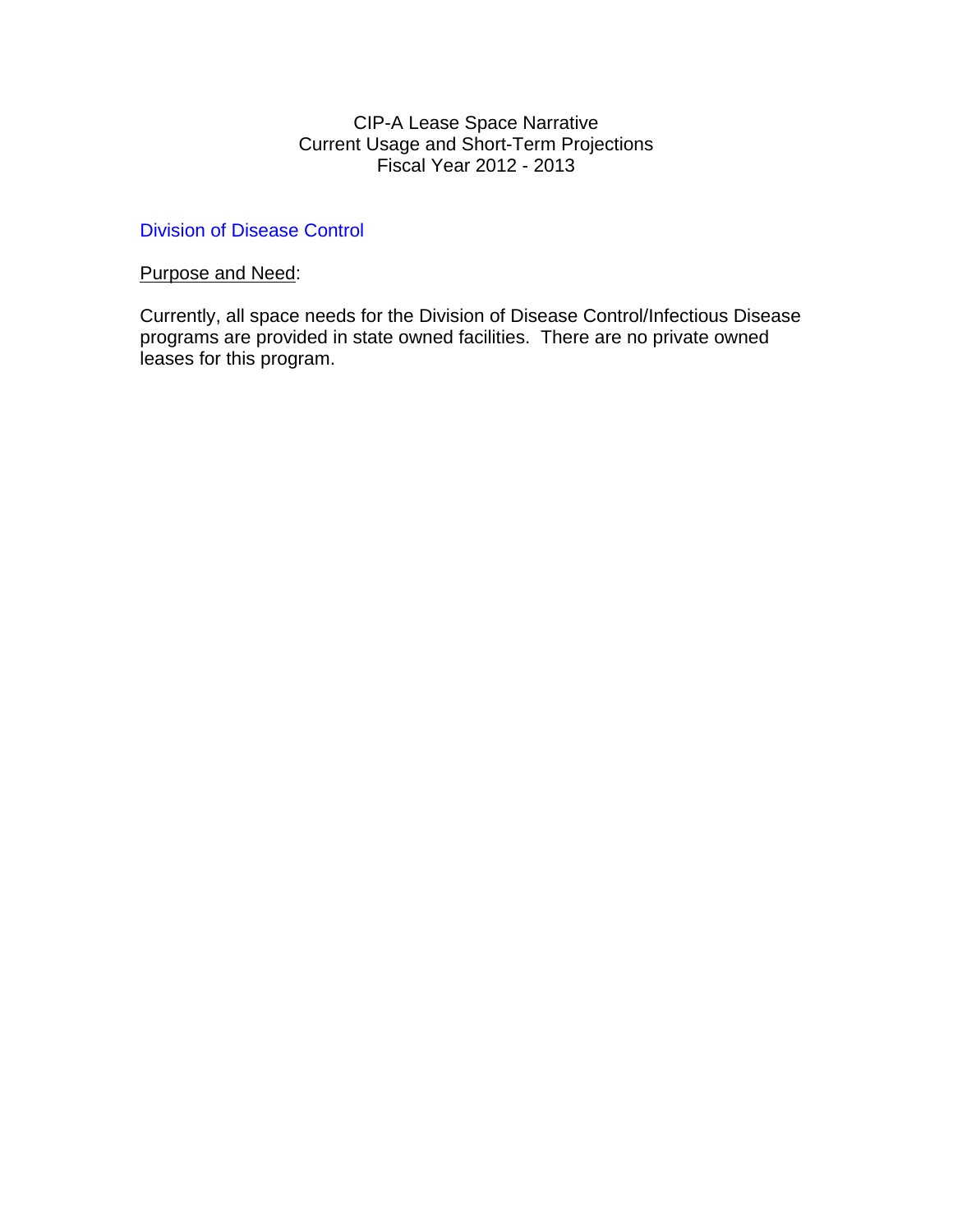#### Division of Disability Determinations

#### Purpose and Need:

The space needs for the Division of Disability Determination's non-residential client programs, claims centers, operations and administration are met through private sector leased space. The decision to lease space is made with consideration of the SSA's approval and funding. The leasing of space is accomplished in accordance with Chapter 255, Florida Statutes, the Department of Management Services Leasing Guidelines and the Department of Health Leasing Manual.

The Department leases 273,384 net usable square feet from the private sector at an estimated annual cost of 5.6 million.

#### Effect on Services if Projected Lease Space Need is Delayed or Not Approved:

If state or county owned space is unavailable for client programs, operations and administration, the department will have to lease space from additional private sector facilities. If adequate funds are not appropriated for the required additional private sector space, the department will not be able to expand or relocate to provide co-located services to meet the ever changing needs of the public health communities.

#### Other Information:

The Leasing Unit is working with all department programs to identify opportunities for space reductions in order to comply with the governor's 10% space reduction initiative and recent Senate Bill enactments.

House Bill 5003 requires all agencies with existing lease contracts for private lease space in excess of 2,000 square feet in the 2012-2013 General Appropriations Act, to utilize tenant broker services to renegotiate or reprocure all private lease agreements expiring between July 1, 2013 and June 30, 2015 in order to achieve a reduction in costs in future years.

Senate Bill 2002 mandates states agencies to engage the services of a state contracted Tenant Broker to assist in the renegotiation of all leases over 2,000 square feet and expiring on or before June 30, 2013. The Tenant Broker was selected and engaged; negotiations are in progress.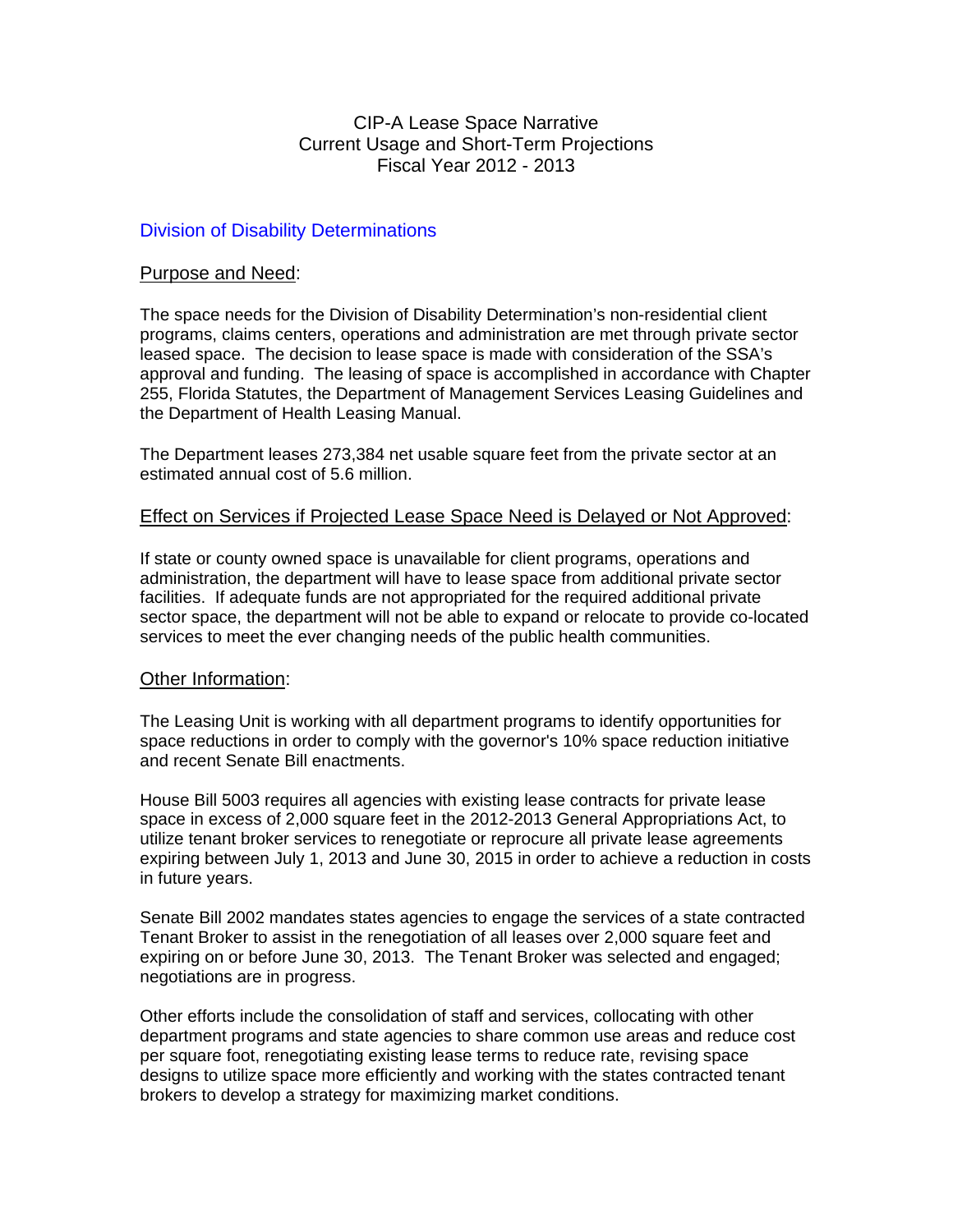#### Executive Direction and Support

#### Purpose and Need:

The space needs for the operation and administration of the Department's Distribution Center are met through private sector leased space. The decision to lease space includes the primary use of state owned facilities when available in the geographic area where the need exists. The leasing of space is accomplished in accordance with Chapter 255, Florida Statutes, the Department of Management Services Leasing Guidelines and the Department of Health Leasing Manual.

The Department leases 8,000 net usable square feet from the private sector at an estimated annual cost of \$100,720.

#### Effect on Services if Projected Lease Space Need is Delayed or Not Approved:

If state or county owned space is unavailable for client programs, operations and administration, the department will have to lease space from additional private sector facilities. If adequate funds are not appropriated for the required additional private sector space, the department will not be able to expand or relocate to provide co-located services to meet the ever changing needs of the public health communities.

#### Other Information:

The Leasing Unit is working with all department programs to identify opportunities for space reductions in order to comply with the governor's 10% space reduction initiative and recent Senate Bill enactments.

House Bill 5003 requires all agencies with existing lease contracts for private lease space in excess of 2,000 square feet in the 2012-2013 General Appropriations Act, to utilize tenant broker services to renegotiate or reprocure all private lease agreements expiring between July 1, 2013 and June 30, 2015 in order to achieve a reduction in costs in future years.

Senate Bill 2002 mandates states agencies to engage the services of a state contracted Tenant Broker to assist in the renegotiation of all leases over 2,000 square feet and expiring on or before June 30, 2013. The Tenant Broker was selected and engaged; negotiations are in progress.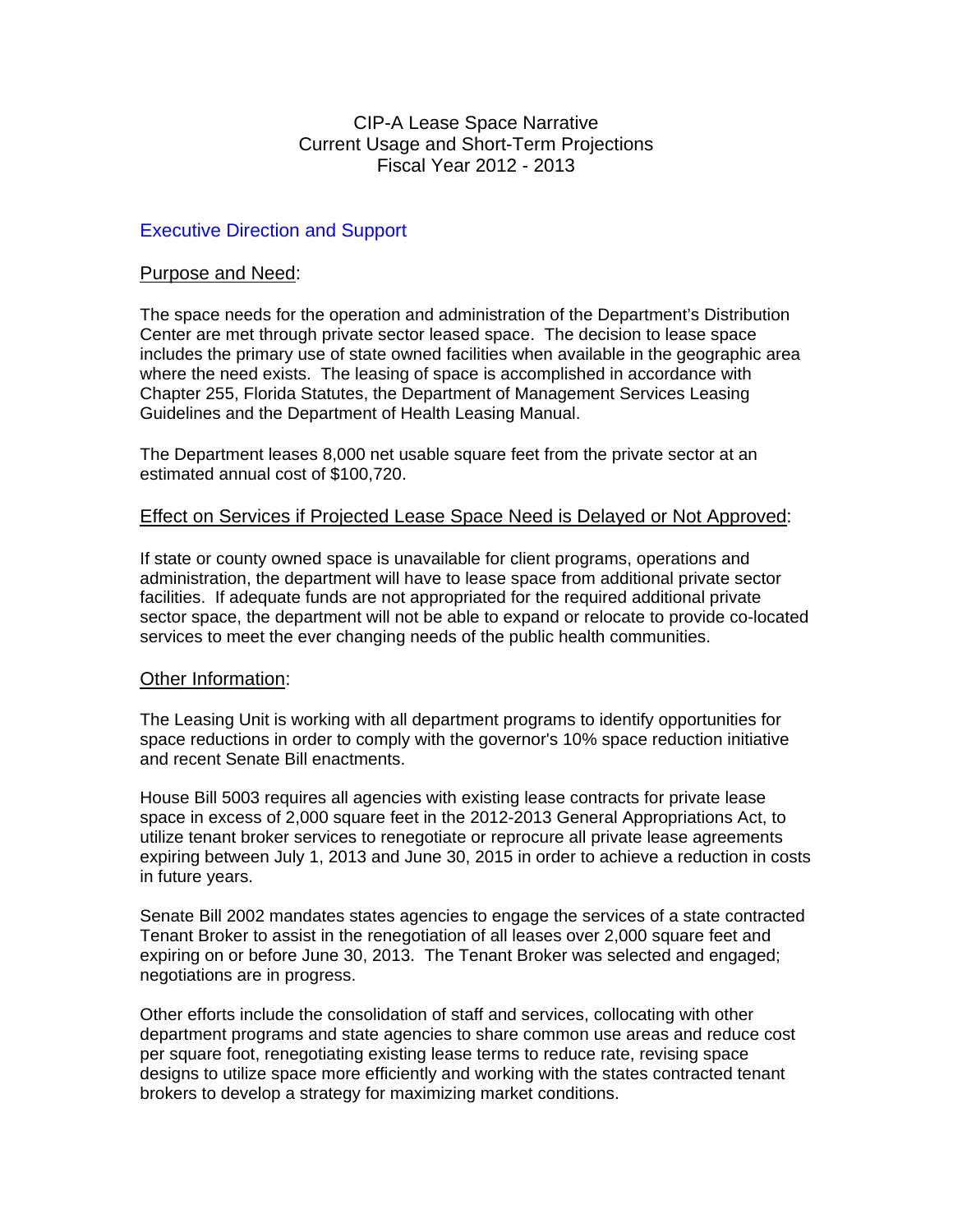#### Division of Environmental Health Services

#### Purpose and Need:

The space needs for the Division of Environmental Health Services non-residential client programs, operations and administration are met through state sector and private sector leased space. The decision to lease space includes the primary use of state owned facilities when available in the geographic area where the need exists. The leasing of space is accomplished in accordance with Chapter 255, Florida Statutes, the Department of Management Services Leasing Guidelines and the Department of Health Leasing Manual.

Currently, a portion of these services is provided in state owned facilities. In addition, the Department leases 6,182 net usable square feet from the private sector and municipalities at an estimated annual cost of \$103,053.

#### Effect on Services if Projected Lease Space Need is Delayed or Not Approved:

If state or county owned space is unavailable for client programs, operations and administration, the department will have to lease space from additional private sector facilities. If adequate funds are not appropriated for the required additional private sector space, the department will not be able to expand or relocate to provide co-located services to meet the ever changing needs of the public health communities.

#### Other Information:

The Leasing Unit is working with all department programs to identify opportunities for space reductions in order to comply with the governor's 10% space reduction initiative and recent Senate Bill enactments.

House Bill 5003 requires all agencies with existing lease contracts for private lease space in excess of 2,000 square feet in the 2012-2013 General Appropriations Act, to utilize tenant broker services to renegotiate or reprocure all private lease agreements expiring between July 1, 2013 and June 30, 2015 in order to achieve a reduction in costs in future years.

Senate Bill 2002 mandates states agencies to engage the services of a state contracted Tenant Broker to assist in the renegotiation of all leases over 2,000 square feet and expiring on or before June 30, 2013. The Tenant Broker was selected and engaged; negotiations are in progress.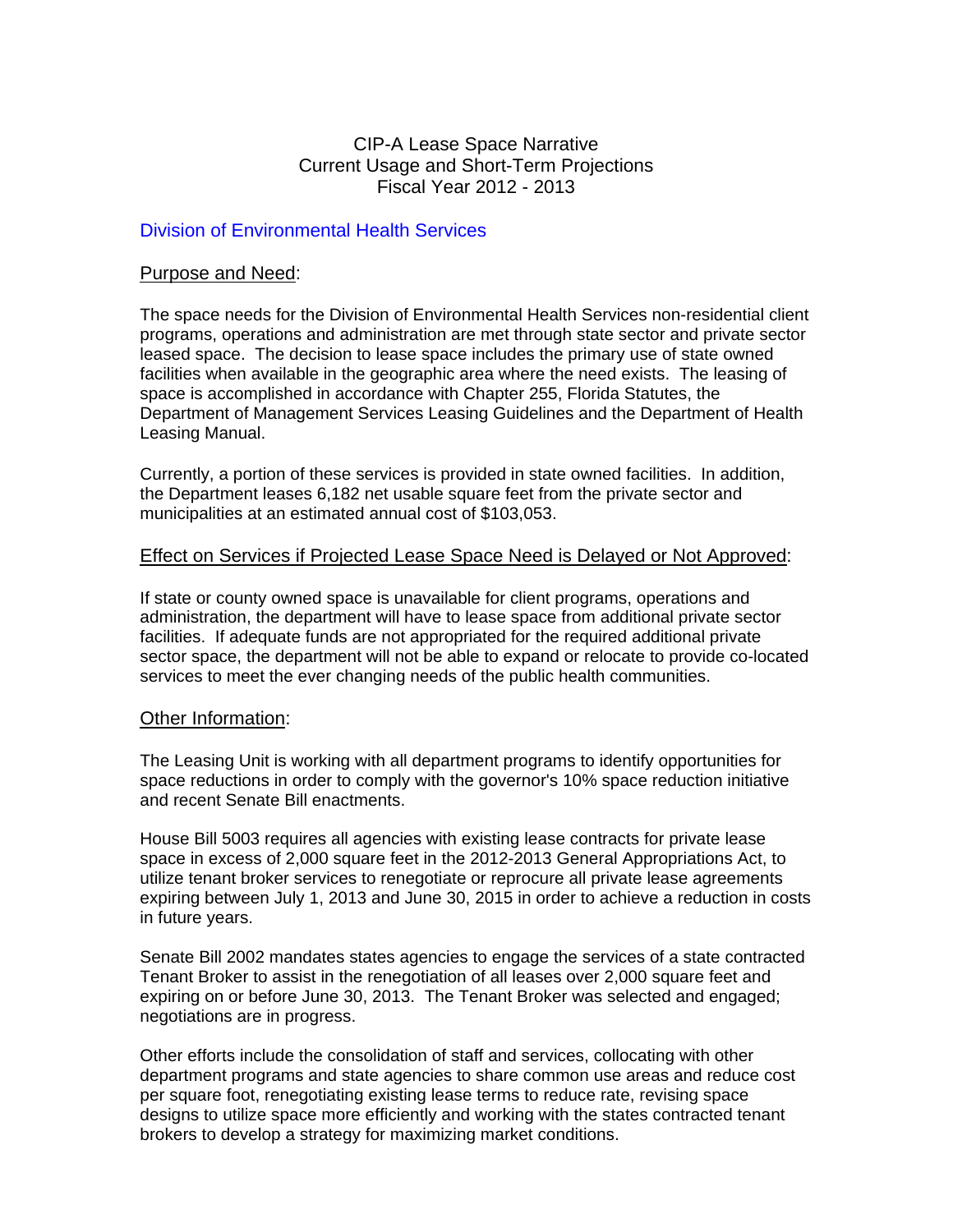#### Division of Family Health Services

#### Purpose and Need:

The space needs for the Division of Family Health Service's non-residential client programs, operations and administration are met through state sector and private sector leased space. The decision to lease space includes the primary use of state owned facilities when available in the geographic area where the need exists. The leasing of space is accomplished in accordance with Chapter 255, Florida Statutes, the Department of Management Services Leasing Guidelines and the Department of Health Leasing Manual.

Currently, a portion of these services is provided in state owned facilities. In addition, the Department leases 4,739 net usable square feet from the private sector at an estimated annual cost of \$95,167.

#### Effect on Services if Projected Lease Space Need is Delayed or Not Approved:

If state or county owned space is unavailable for client programs, operations and administration, the department will have to lease space from additional private sector facilities. If adequate funds are not appropriated for the required additional private sector space, the department will not be able to expand or relocate to provide co-located services to meet the ever changing needs of the public health communities.

#### Other Information:

The Leasing Unit is working with all department programs to identify opportunities for space reductions in order to comply with the governor's 10% space reduction initiative and recent Senate Bill enactments.

House Bill 5003 requires all agencies with existing lease contracts for private lease space in excess of 2,000 square feet in the 2012-2013 General Appropriations Act, to utilize tenant broker services to renegotiate or reprocure all private lease agreements expiring between July 1, 2013 and June 30, 2015 in order to achieve a reduction in costs in future years.

Senate Bill 2002 mandates states agencies to engage the services of a state contracted Tenant Broker to assist in the renegotiation of all leases over 2,000 square feet and expiring on or before June 30, 2013. The Tenant Broker was selected and engaged; negotiations are in progress.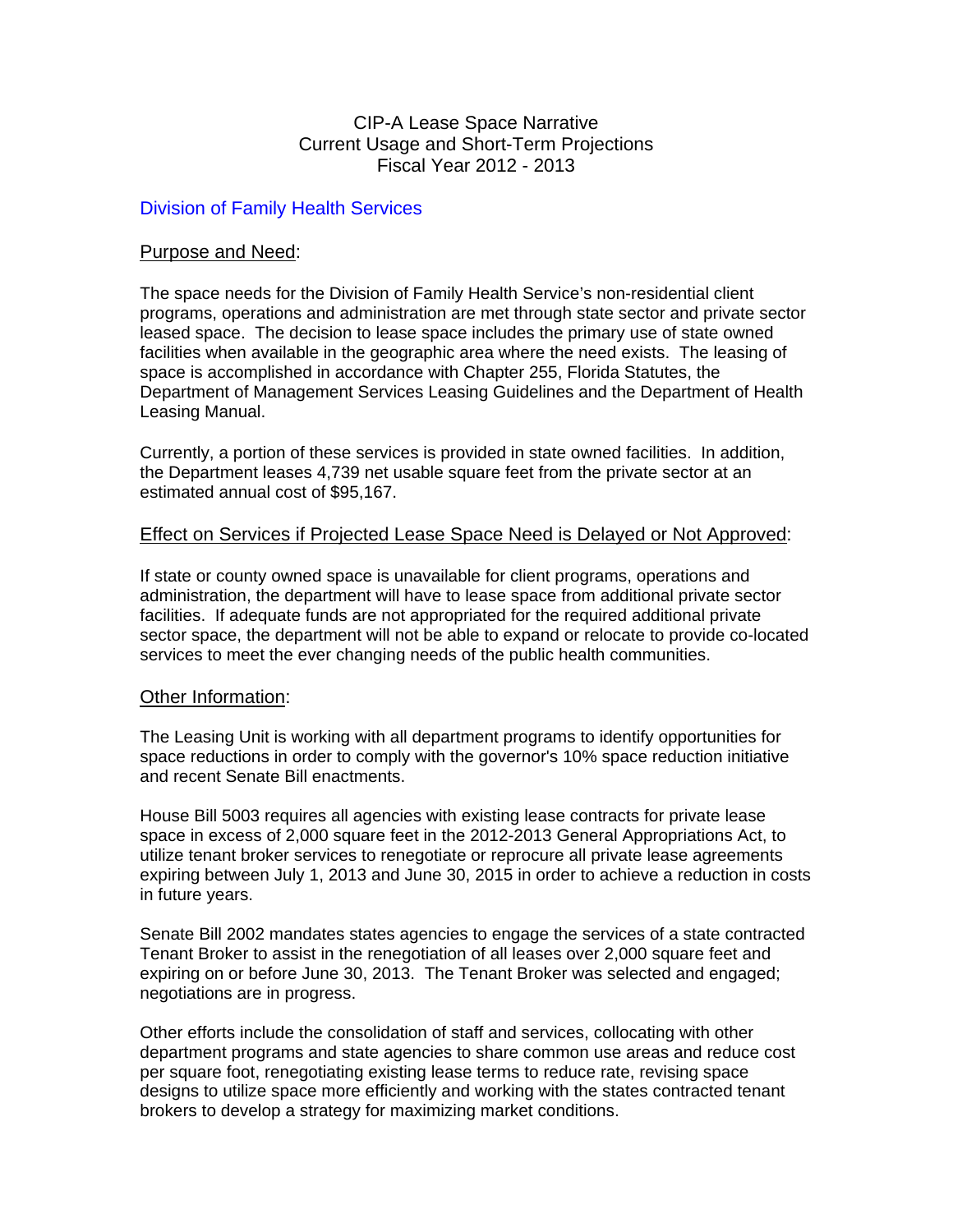#### Division of Medical Quality Assurance

#### Purpose and Need:

The space needs for the Division of Medical Quality Assurance's non-residential client programs, operations and administration are met through state sector and private sector leased space. The decision to lease space includes the primary use of state owned facilities when available in the geographic area where the need exists. The leasing of space is accomplished in accordance with Chapter 255, Florida Statutes, the Department of Management Services Leasing Guidelines and the Department of Health Leasing Manual.

Currently, a large portion of these services is provided in state owned facilities. In addition, the Department leases 22,191 net usable square feet from the private sector at an estimated annual cost of \$555,814.

#### Effect on Services if Projected Lease Space Need is Delayed or Not Approved:

If state or county owned space is unavailable for client programs, operations and administration, the department will have to lease space from additional private sector facilities. If adequate funds are not appropriated for the required additional private sector space, the department will not be able to expand or relocate to provide co-located services to meet the ever changing needs of the public health communities.

#### Other Information:

The Leasing Unit is working with all department programs to identify opportunities for space reductions in order to comply with the governor's 10% space reduction initiative and recent Senate Bill enactments.

House Bill 5003 requires all agencies with existing lease contracts for private lease space in excess of 2,000 square feet in the 2012-2013 General Appropriations Act, to utilize tenant broker services to renegotiate or reprocure all private lease agreements expiring between July 1, 2013 and June 30, 2015 in order to achieve a reduction in costs in future years.

Senate Bill 2002 mandates states agencies to engage the services of a state contracted Tenant Broker to assist in the renegotiation of all leases over 2,000 square feet and expiring on or before June 30, 2013. The Tenant Broker was selected and engaged; negotiations are in progress.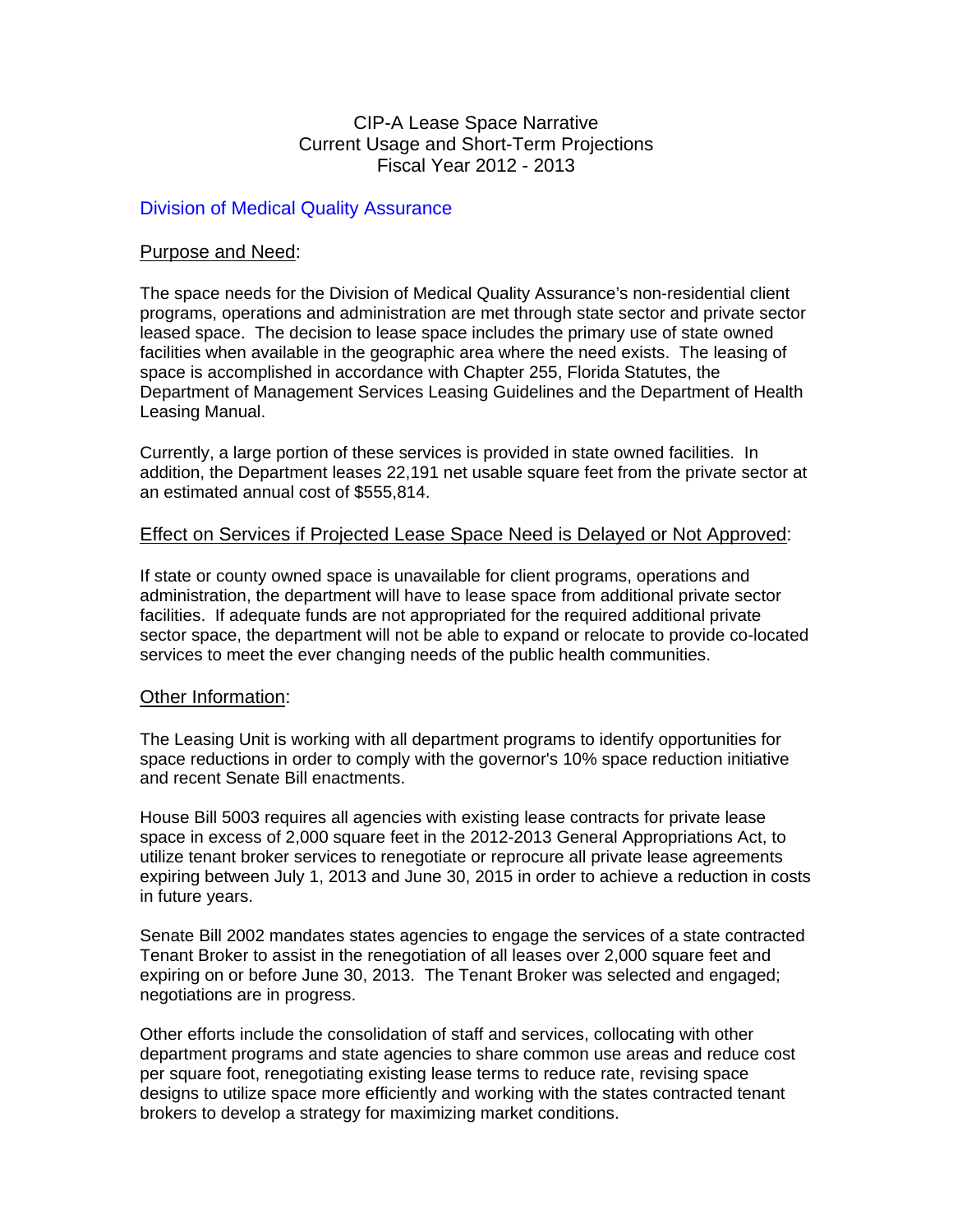#### Division of Information Technology

#### Purpose and Need:

The space needs for the Division of Information Technology's non-residential client programs, operations and administration are met through state sector and private sector leased space. The decision to lease space includes the primary use of state owned facilities when available in the geographic area where the need exists. The leasing of space is accomplished in accordance with Chapter 255, Florida Statutes, the Department of Management Services Leasing Guidelines and the Department of Health Leasing Manual.

Currently, the major portion of these services is provided in state owned facilities. In addition, the Department leases 1,500 net usable square feet from the private sector at an estimated annual cost of \$8,295.

#### Effect on Services if Projected Lease Space Need is Delayed or Not Approved:

If state or county owned space is unavailable for client programs, operations and administration, the department will have to lease space from additional private sector facilities. If adequate funds are not appropriated for the required additional private sector space, the department will not be able to expand or relocate to provide co-located services to meet the ever changing needs of the public health communities.

#### Other Information:

The Leasing Unit is working with all department programs to identify opportunities for space reductions in order to comply with the governor's 10% space reduction initiative and recent Senate Bill enactments.

House Bill 5003 requires all agencies with existing lease contracts for private lease space in excess of 2,000 square feet in the 2012-2013 General Appropriations Act, to utilize tenant broker services to renegotiate or reprocure all private lease agreements expiring between July 1, 2013 and June 30, 2015 in order to achieve a reduction in costs in future years.

Senate Bill 2002 mandates states agencies to engage the services of a state contracted Tenant Broker to assist in the renegotiation of all leases over 2,000 square feet and expiring on or before June 30, 2013. The Tenant Broker was selected and engaged; negotiations are in progress.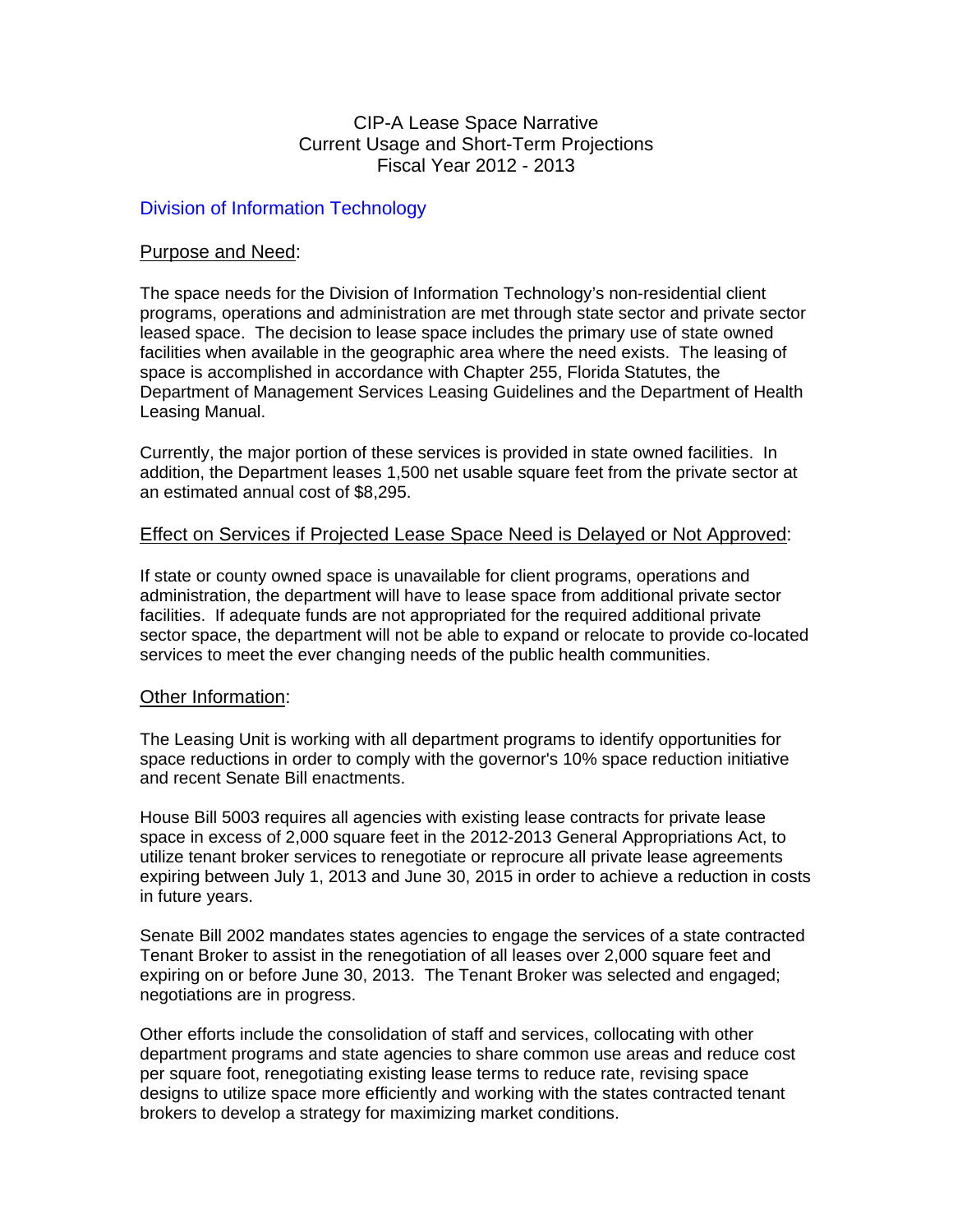#### Statewide Pharmaceutical Services (BSPS)

#### Purpose and Need:

The space needs for the Statewide Pharmaceutical Service's non-residential client programs, operations and administration are met through private sector leased space. The decision to lease space includes the primary use of state owned facilities when available in the geographic area where the need exists. The leasing of space is accomplished in accordance with Chapter 255, Florida Statutes, the Department of Management Services Leasing Guidelines and the Department of Health Leasing Manual.

Currently, the Department leases 19,593 net usable square feet from the private sector at an estimated annual cost of \$237,332.

#### Effect on Services if Projected Lease Space Need is Delayed or Not Approved:

If state or county owned space is unavailable for client programs, operations and administration, the department will have to lease space from additional private sector facilities. If adequate funds are not appropriated for the required additional private sector space, the department will not be able to expand or relocate to provide co-located services to meet the ever changing needs of the public health communities.

#### Other Information:

The Leasing Unit is working with all department programs to identify opportunities for space reductions in order to comply with the governor's 10% space reduction initiative and recent Senate Bill enactments.

House Bill 5003 requires all agencies with existing lease contracts for private lease space in excess of 2,000 square feet in the 2012-2013 General Appropriations Act, to utilize tenant broker services to renegotiate or reprocure all private lease agreements expiring between July 1, 2013 and June 30, 2015 in order to achieve a reduction in costs in future years.

Senate Bill 2002 mandates states agencies to engage the services of a state contracted Tenant Broker to assist in the renegotiation of all leases over 2,000 square feet and expiring on or before June 30, 2013. The Tenant Broker was selected and engaged; negotiations are in progress.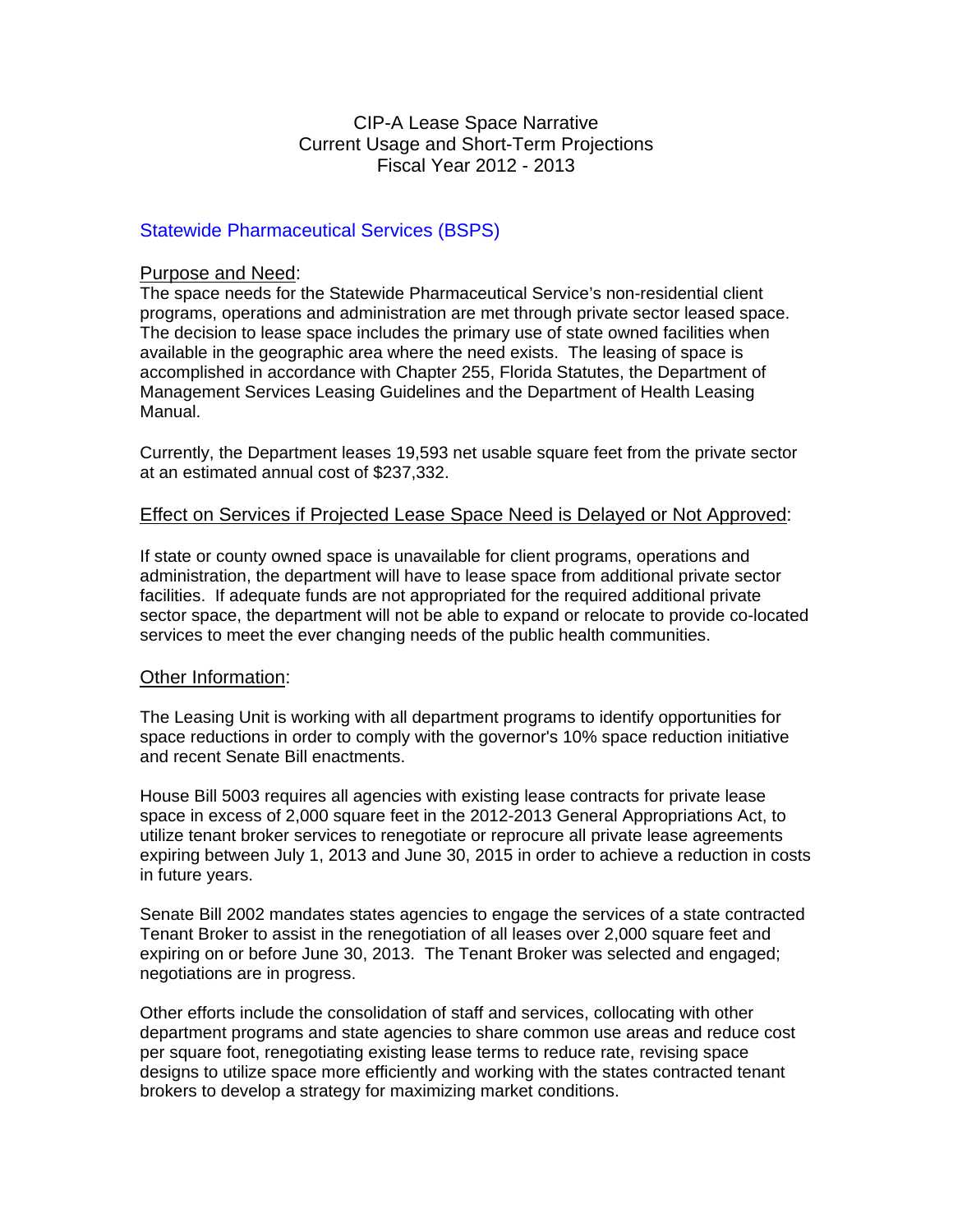| <b>Agency:</b>                | Florida Department of Health                                                                                                                                                                        |                |            |            |                                                |            |            |
|-------------------------------|-----------------------------------------------------------------------------------------------------------------------------------------------------------------------------------------------------|----------------|------------|------------|------------------------------------------------|------------|------------|
| <b>Service:</b>               | <b>Statewide Pharmaceutical Services (BSPS)</b>                                                                                                                                                     |                |            |            |                                                |            |            |
|                               | LRPP NARRATIVE PAGES DESCRIBING SERVICE-LEVEL LEASE OPTIONS                                                                                                                                         |                |            |            |                                                |            |            |
|                               | <b>Currently Occupied Space</b><br>(square feet)                                                                                                                                                    |                |            |            | <b>Projected Leased Space</b><br>(square feet) |            |            |
| <b>STATE-</b>                 | PRIVATELY-                                                                                                                                                                                          |                |            |            |                                                |            |            |
| <b>OWNED</b>                  | <b>OWNED</b>                                                                                                                                                                                        | OTHER*         | FY 2013-14 | FY 2014-15 | FY 2015-16                                     | FY 2016-17 | FY 2017-18 |
| $\theta$                      |                                                                                                                                                                                                     |                |            |            |                                                |            |            |
|                               | 19,593                                                                                                                                                                                              | $\overline{0}$ | 19,593     | 19,593     | $\Omega$                                       | $\Omega$   | $\Omega$   |
|                               | % of Total                                                                                                                                                                                          |                |            |            |                                                |            |            |
|                               | <b>Leased Space</b>                                                                                                                                                                                 |                |            |            |                                                |            |            |
|                               | Privately-Owned                                                                                                                                                                                     |                |            |            |                                                |            |            |
|                               | 100%                                                                                                                                                                                                |                |            |            |                                                |            |            |
|                               |                                                                                                                                                                                                     |                |            |            | <b>Projected Leased Space</b>                  |            |            |
|                               | <b>Annual Costs</b>                                                                                                                                                                                 |                |            |            |                                                |            |            |
|                               | (dollars)                                                                                                                                                                                           |                |            |            | (dollars)                                      |            |            |
| <b>STATE-</b><br><b>OWNED</b> | PRIVATELY-<br><b>OWNED</b>                                                                                                                                                                          | OTHER*         | FY 2013-14 | FY 2014-15 | FY 2015-16                                     | FY 2016-17 | FY 2017-18 |
|                               |                                                                                                                                                                                                     |                |            |            |                                                |            |            |
| $\mathbf{0}$                  | 237,331                                                                                                                                                                                             | $\Omega$       | 244,527    | 251,773    | $\Omega$                                       | $\Omega$   | 0          |
|                               |                                                                                                                                                                                                     |                |            |            |                                                |            |            |
|                               |                                                                                                                                                                                                     |                |            |            |                                                |            |            |
|                               |                                                                                                                                                                                                     |                |            |            |                                                |            |            |
|                               |                                                                                                                                                                                                     |                |            |            |                                                |            |            |
|                               |                                                                                                                                                                                                     |                |            |            |                                                |            |            |
|                               | If the agency is considering abrogating a facility lease, how much of the above payments reflect repayment of<br>unamortized capital improvements pursuant to Section 216.043, Florida. Statutes .? |                |            |            |                                                |            |            |
|                               |                                                                                                                                                                                                     |                |            |            |                                                |            |            |

*NOTE: "Other\*" means space leased from a local government or non-profit entity.*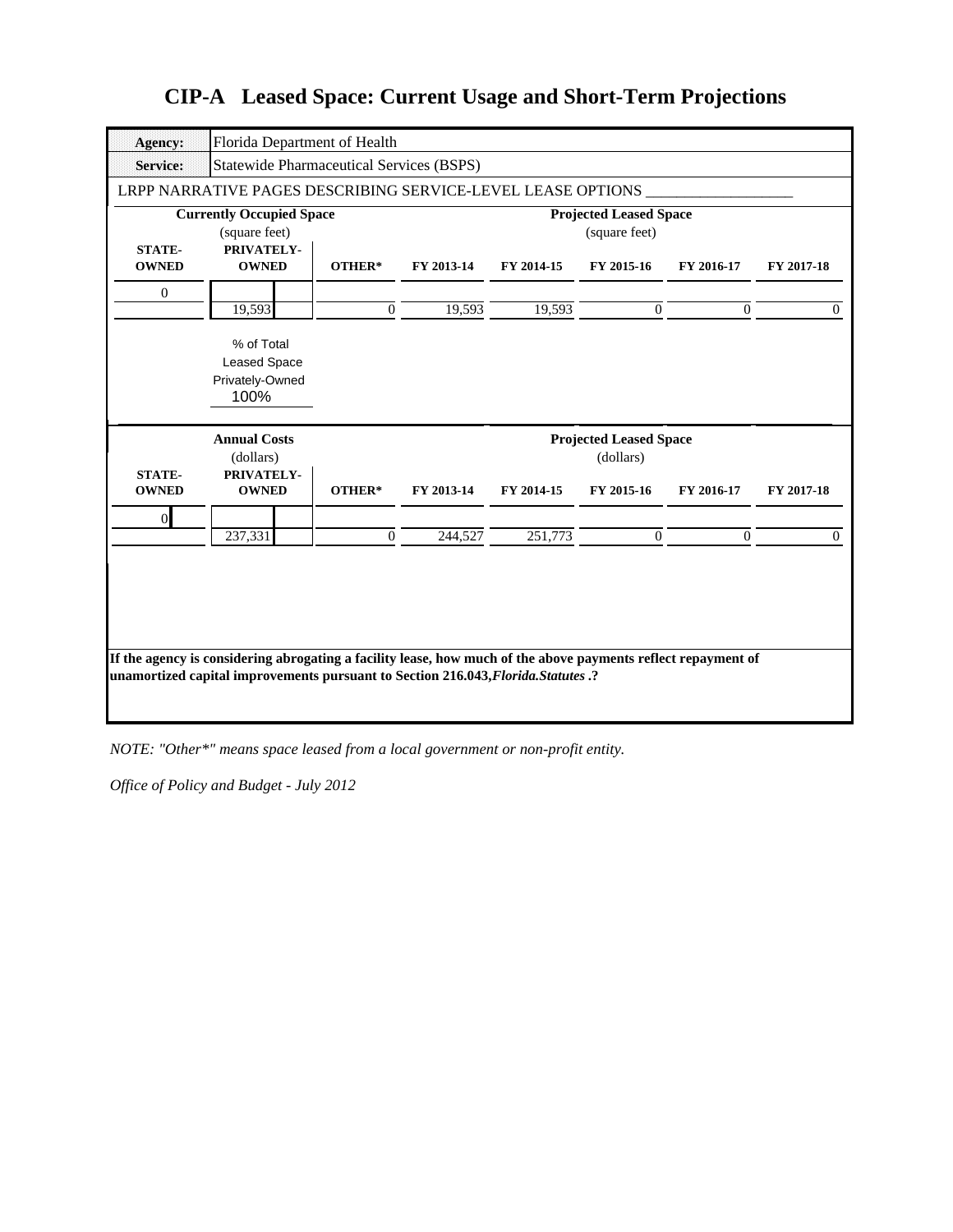| <b>Agency:</b>                | Florida Department of Health                                                                                                                                                                        |         |            |            |                                                |            |            |
|-------------------------------|-----------------------------------------------------------------------------------------------------------------------------------------------------------------------------------------------------|---------|------------|------------|------------------------------------------------|------------|------------|
| <b>Service:</b>               | <b>County Health Departments (CHD)</b>                                                                                                                                                              |         |            |            |                                                |            |            |
|                               | LRPP NARRATIVE PAGES DESCRIBING SERVICE-LEVEL LEASE OPTIONS                                                                                                                                         |         |            |            |                                                |            |            |
| <b>STATE-</b>                 | <b>Currently Occupied Space</b><br>(square feet)<br>PRIVATELY-                                                                                                                                      |         |            |            | <b>Projected Leased Space</b><br>(square feet) |            |            |
| <b>OWNED</b>                  | <b>OWNED</b>                                                                                                                                                                                        | OTHER*  | FY 2013-14 | FY 2014-15 | FY 2015-16                                     | FY 2016-17 | FY 2017-18 |
| 36,585                        |                                                                                                                                                                                                     |         |            |            |                                                |            |            |
|                               | 244,011                                                                                                                                                                                             | 10,857  | 198,109    | 172,861    | 168,449                                        | 144,689    | 96,655     |
|                               | % of Total<br><b>Leased Space</b><br>Privately-Owned<br>84%                                                                                                                                         |         |            |            |                                                |            |            |
|                               |                                                                                                                                                                                                     |         |            |            |                                                |            |            |
|                               | <b>Annual Costs</b>                                                                                                                                                                                 |         |            |            | <b>Projected Leased Space</b>                  |            |            |
|                               | (dollars)                                                                                                                                                                                           |         |            |            | (dollars)                                      |            |            |
| <b>STATE-</b><br><b>OWNED</b> | PRIVATELY-<br><b>OWNED</b>                                                                                                                                                                          | OTHER*  | FY 2013-14 | FY 2014-15 | FY 2015-16                                     | FY 2016-17 | FY 2017-18 |
| 525,682                       |                                                                                                                                                                                                     |         |            |            |                                                |            |            |
|                               | 3,283,220                                                                                                                                                                                           | 209,531 | 2,864,043  | 2,639,243  | 2,365,048                                      | 2,192,166  | 1,030,433  |
|                               | If the agency is considering abrogating a facility lease, how much of the above payments reflect repayment of<br>unamortized capital improvements pursuant to Section 216.043, Florida. Statutes .? |         |            |            |                                                |            |            |

*NOTE: "Other\*" means space leased from a local government or non-profit entity.*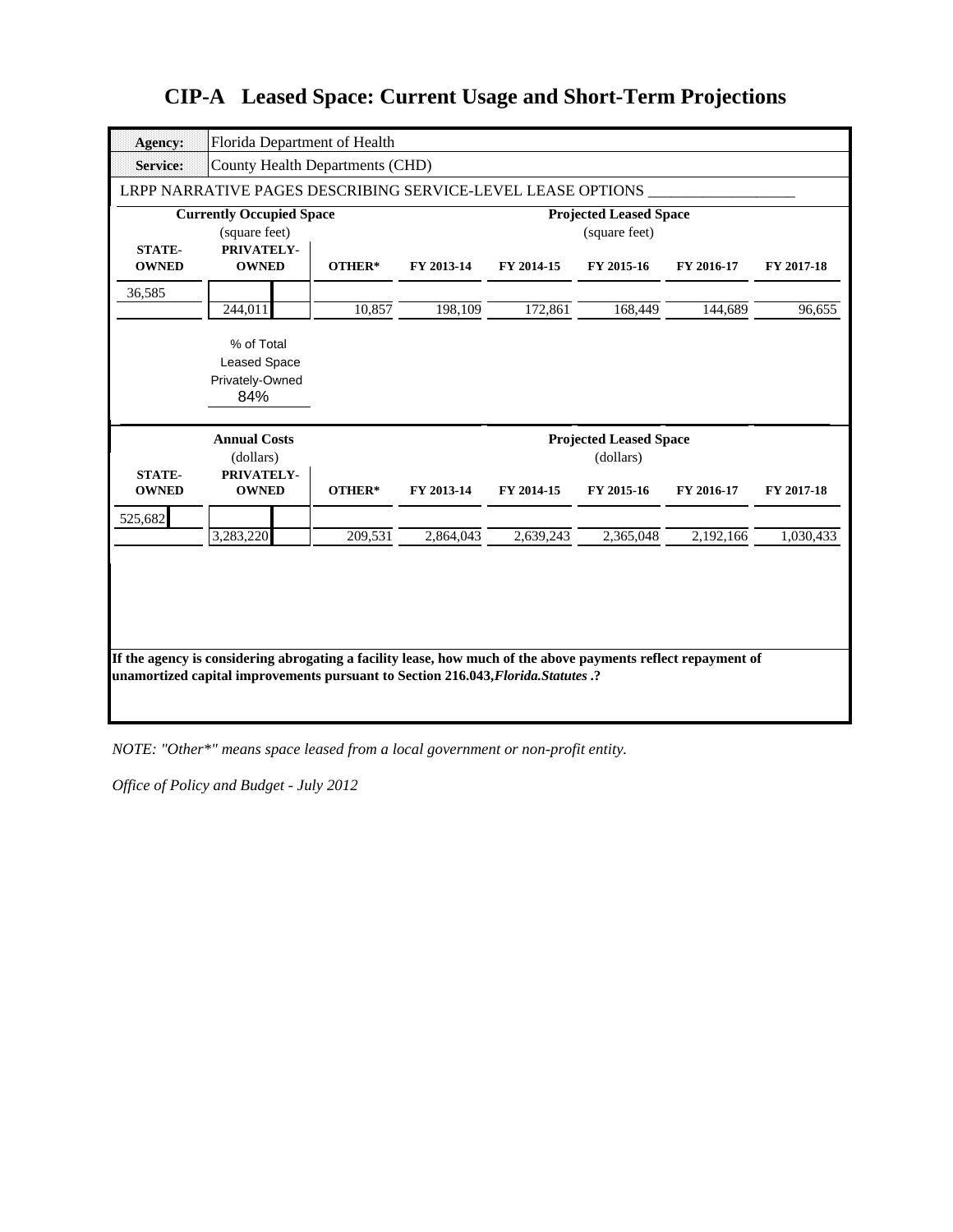| <b>Agency:</b>                | Florida Department of Health                                                                                  |              |            |            |                               |                |              |
|-------------------------------|---------------------------------------------------------------------------------------------------------------|--------------|------------|------------|-------------------------------|----------------|--------------|
| <b>Service:</b>               | <b>Community Health Resources (CHR)</b>                                                                       |              |            |            |                               |                |              |
|                               | LRPP NARRATIVE PAGES DESCRIBING SERVICE-LEVEL LEASE OPTIONS                                                   |              |            |            |                               |                |              |
|                               | <b>Currently Occupied Space</b>                                                                               |              |            |            | <b>Projected Leased Space</b> |                |              |
| <b>STATE-</b>                 | (square feet)<br>PRIVATELY-                                                                                   |              |            |            | (square feet)                 |                |              |
| <b>OWNED</b>                  | <b>OWNED</b>                                                                                                  | OTHER*       | FY 2013-14 | FY 2014-15 | FY 2015-16                    | FY 2016-17     | FY 2017-18   |
| 3,764                         |                                                                                                               |              |            |            |                               |                |              |
|                               | 29,755                                                                                                        | $\mathbf{0}$ | 25,169     | 20,439     | $\mathbf{0}$                  | $\overline{0}$ | $\mathbf{0}$ |
|                               | % of Total                                                                                                    |              |            |            |                               |                |              |
|                               | <b>Leased Space</b>                                                                                           |              |            |            |                               |                |              |
|                               | Privately-Owned<br>89%                                                                                        |              |            |            |                               |                |              |
|                               |                                                                                                               |              |            |            |                               |                |              |
|                               |                                                                                                               |              |            |            |                               |                |              |
|                               | <b>Annual Costs</b>                                                                                           |              |            |            | <b>Projected Leased Space</b> |                |              |
|                               | (dollars)                                                                                                     |              |            |            | (dollars)                     |                |              |
| <b>STATE-</b><br><b>OWNED</b> | PRIVATELY-<br><b>OWNED</b>                                                                                    | OTHER*       | FY 2013-14 | FY 2014-15 | FY 2015-16                    | FY 2016-17     | FY 2017-18   |
|                               |                                                                                                               |              |            |            |                               |                |              |
| 64,666                        | 464,666                                                                                                       | $\mathbf{0}$ | 369,092    | 241,581    | $\mathbf{0}$                  | $\Omega$       | $\Omega$     |
|                               |                                                                                                               |              |            |            |                               |                |              |
|                               |                                                                                                               |              |            |            |                               |                |              |
|                               |                                                                                                               |              |            |            |                               |                |              |
|                               |                                                                                                               |              |            |            |                               |                |              |
|                               | If the agency is considering abrogating a facility lease, how much of the above payments reflect repayment of |              |            |            |                               |                |              |
|                               | unamortized capital improvements pursuant to Section 216.043, Florida. Statutes .?                            |              |            |            |                               |                |              |

*NOTE: "Other\*" means space leased from a local government or non-profit entity.*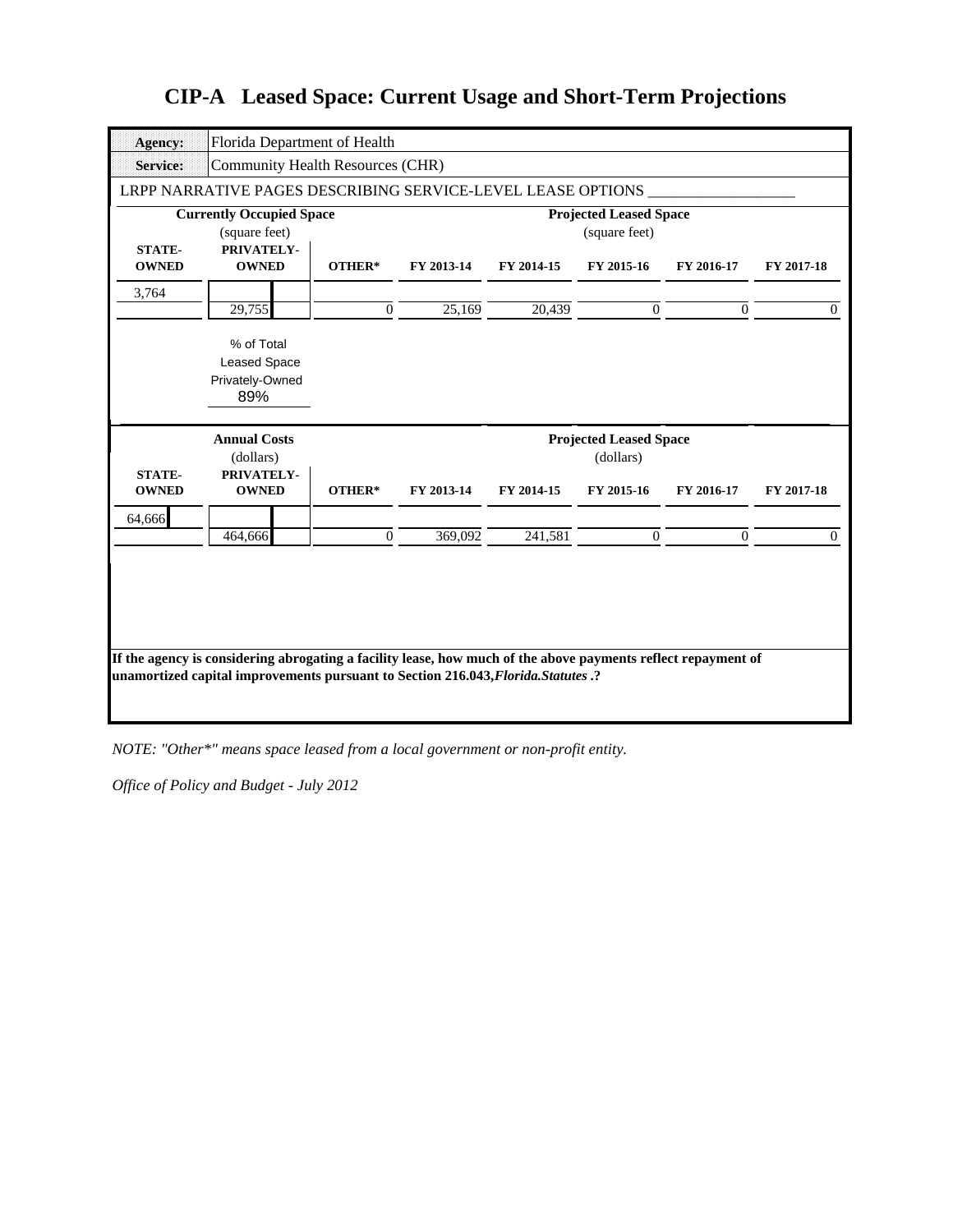| <b>Agency:</b>                | Florida Department of Health                                                                                  |         |            |            |                                                |            |            |
|-------------------------------|---------------------------------------------------------------------------------------------------------------|---------|------------|------------|------------------------------------------------|------------|------------|
| Service:                      | Division of Children's Medical Services (CMS)                                                                 |         |            |            |                                                |            |            |
|                               | LRPP NARRATIVE PAGES DESCRIBING SERVICE-LEVEL LEASE OPTIONS                                                   |         |            |            |                                                |            |            |
| <b>STATE-</b>                 | <b>Currently Occupied Space</b><br>(square feet)<br>PRIVATELY-                                                |         |            |            | <b>Projected Leased Space</b><br>(square feet) |            |            |
| <b>OWNED</b>                  | <b>OWNED</b>                                                                                                  | OTHER*  | FY 2013-14 | FY 2014-15 | FY 2015-16                                     | FY 2016-17 | FY 2017-18 |
| 23,284                        |                                                                                                               |         | 23,284     |            |                                                |            |            |
|                               | 102,044                                                                                                       | 21,943  | 113,150    | 80,185     | 64,080                                         | 64,080     | 22,382     |
|                               | % of Total                                                                                                    |         |            |            |                                                |            |            |
|                               | <b>Leased Space</b>                                                                                           |         |            |            |                                                |            |            |
|                               | Privately-Owned<br>69%                                                                                        |         |            |            |                                                |            |            |
|                               |                                                                                                               |         |            |            |                                                |            |            |
|                               | <b>Annual Costs</b>                                                                                           |         |            |            | <b>Projected Leased Space</b>                  |            |            |
|                               | (dollars)                                                                                                     |         |            |            | (dollars)                                      |            |            |
| <b>STATE-</b><br><b>OWNED</b> | PRIVATELY-<br><b>OWNED</b>                                                                                    | OTHER*  | FY 2013-14 | FY 2014-15 | FY 2015-16                                     | FY 2016-17 | FY 2017-18 |
| 400,019                       |                                                                                                               |         | 400,019    |            |                                                |            |            |
|                               | 2,590,427                                                                                                     | 529,277 | 2,951,887  | 1,981,298  | 1,766,258                                      | 1,804,478  | 1,803,469  |
|                               | If the agency is considering abrogating a facility lease, how much of the above payments reflect repayment of |         |            |            |                                                |            |            |

*NOTE: "Other\*" means space leased from a local government or non-profit entity.*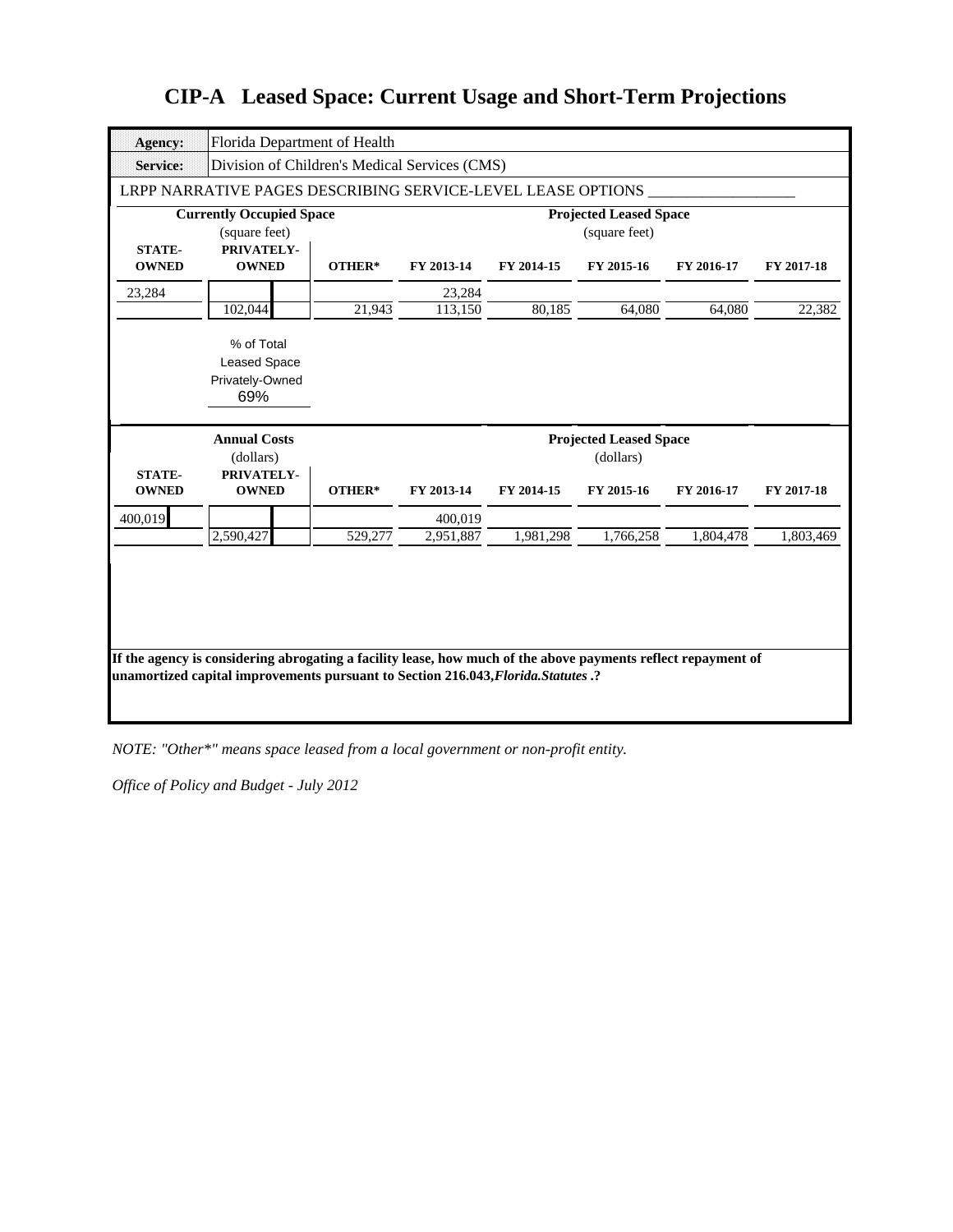| Agency:                       | Florida Department of Health                                                                                  |                |                |              |                               |            |            |
|-------------------------------|---------------------------------------------------------------------------------------------------------------|----------------|----------------|--------------|-------------------------------|------------|------------|
| Service:                      | Disease Control (DC)                                                                                          |                |                |              |                               |            |            |
|                               | LRPP NARRATIVE PAGES DESCRIBING SERVICE-LEVEL LEASE OPTIONS                                                   |                |                |              |                               |            |            |
|                               | <b>Currently Occupied Space</b>                                                                               |                |                |              | <b>Projected Leased Space</b> |            |            |
| <b>STATE-</b>                 | (square feet)<br>PRIVATELY-                                                                                   |                |                |              | (square feet)                 |            |            |
| <b>OWNED</b>                  | <b>OWNED</b>                                                                                                  | OTHER*         | FY 2013-14     | FY 2014-15   | FY 2015-16                    | FY 2016-17 | FY 2017-18 |
| $\mathbf{0}$                  |                                                                                                               |                |                |              |                               |            |            |
|                               | $\Omega$                                                                                                      | $\mathbf{0}$   | $\Omega$       | $\mathbf{0}$ | $\Omega$                      | $\Omega$   | $\Omega$   |
|                               | % of Total                                                                                                    |                |                |              |                               |            |            |
|                               | <b>Leased Space</b>                                                                                           |                |                |              |                               |            |            |
|                               | Privately-Owned                                                                                               |                |                |              |                               |            |            |
|                               |                                                                                                               |                |                |              |                               |            |            |
|                               | <b>Annual Costs</b>                                                                                           |                |                |              | <b>Projected Leased Space</b> |            |            |
|                               | (dollars)                                                                                                     |                |                |              | (dollars)                     |            |            |
| <b>STATE-</b><br><b>OWNED</b> | PRIVATELY-<br><b>OWNED</b>                                                                                    | OTHER*         | FY 2013-14     | FY 2014-15   | FY 2015-16                    | FY 2016-17 | FY 2017-18 |
| $\overline{0}$                |                                                                                                               |                |                |              |                               |            |            |
|                               | $\theta$                                                                                                      | $\overline{0}$ | $\overline{0}$ | $\mathbf{0}$ | $\mathbf{0}$                  | $\Omega$   | $\Omega$   |
|                               |                                                                                                               |                |                |              |                               |            |            |
|                               |                                                                                                               |                |                |              |                               |            |            |
|                               |                                                                                                               |                |                |              |                               |            |            |
|                               |                                                                                                               |                |                |              |                               |            |            |
|                               | If the agency is considering abrogating a facility lease, how much of the above payments reflect repayment of |                |                |              |                               |            |            |
|                               |                                                                                                               |                |                |              |                               |            |            |
|                               | unamortized capital improvements pursuant to Section 216.043, Florida. Statutes .?                            |                |                |              |                               |            |            |
|                               |                                                                                                               |                |                |              |                               |            |            |

*NOTE: "Other\*" means space leased from a local government or non-profit entity.*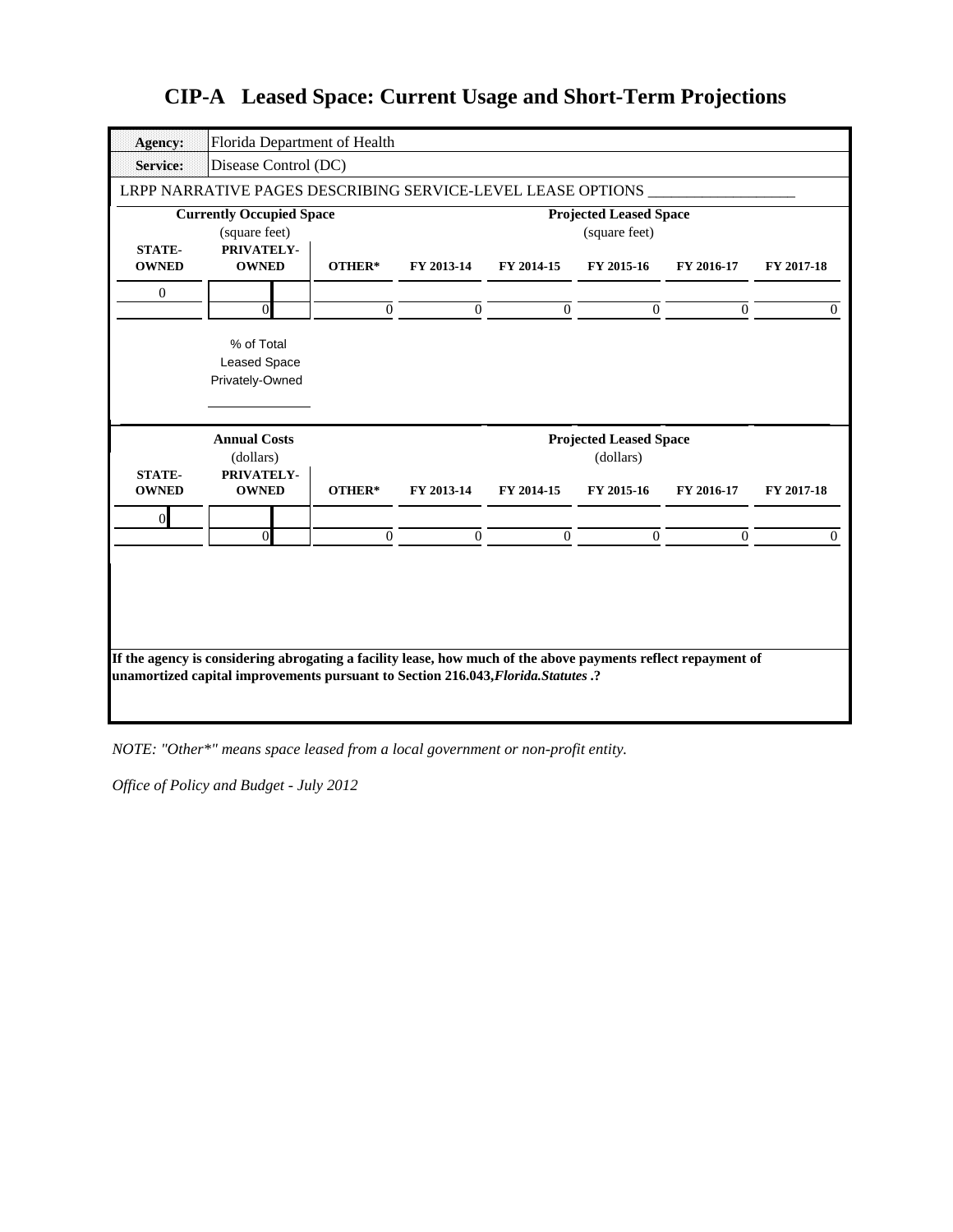| <b>Agency:</b>                | Florida Department of Health                                                                                  |                |            |            |                                                |            |            |
|-------------------------------|---------------------------------------------------------------------------------------------------------------|----------------|------------|------------|------------------------------------------------|------------|------------|
| Service:                      | Division of Disability Determinations (DDD)                                                                   |                |            |            |                                                |            |            |
|                               | LRPP NARRATIVE PAGES DESCRIBING SERVICE-LEVEL LEASE OPTIONS                                                   |                |            |            |                                                |            |            |
| <b>STATE-</b>                 | <b>Currently Occupied Space</b><br>(square feet)<br>PRIVATELY-                                                |                |            |            | <b>Projected Leased Space</b><br>(square feet) |            |            |
| <b>OWNED</b>                  | <b>OWNED</b>                                                                                                  | OTHER*         | FY 2013-14 | FY 2014-15 | FY 2015-16                                     | FY 2016-17 | FY 2017-18 |
| $\boldsymbol{0}$              |                                                                                                               |                |            |            |                                                |            |            |
|                               | 273,384                                                                                                       | $\overline{0}$ | 273,384    | 273,384    | 244,395                                        | 221,704    | 189,126    |
|                               | % of Total<br><b>Leased Space</b>                                                                             |                |            |            |                                                |            |            |
|                               | Privately-Owned<br>100%                                                                                       |                |            |            |                                                |            |            |
|                               |                                                                                                               |                |            |            |                                                |            |            |
|                               | <b>Annual Costs</b>                                                                                           |                |            |            | <b>Projected Leased Space</b>                  |            |            |
|                               | (dollars)                                                                                                     |                |            |            | (dollars)                                      |            |            |
| <b>STATE-</b><br><b>OWNED</b> | PRIVATELY-<br><b>OWNED</b>                                                                                    | OTHER*         | FY 2013-14 | FY 2014-15 | FY 2015-16                                     | FY 2016-17 | FY 2017-18 |
| $\overline{0}$                |                                                                                                               |                |            |            |                                                |            |            |
|                               | 5,604,391                                                                                                     |                | 5,838,474  | 5,690,045  | 5,064,633                                      | 4,533,256  | 4,274,601  |
|                               | If the agency is considering abrogating a facility lease, how much of the above payments reflect repayment of |                |            |            |                                                |            |            |

*NOTE: "Other\*" means space leased from a local government or non-profit entity.*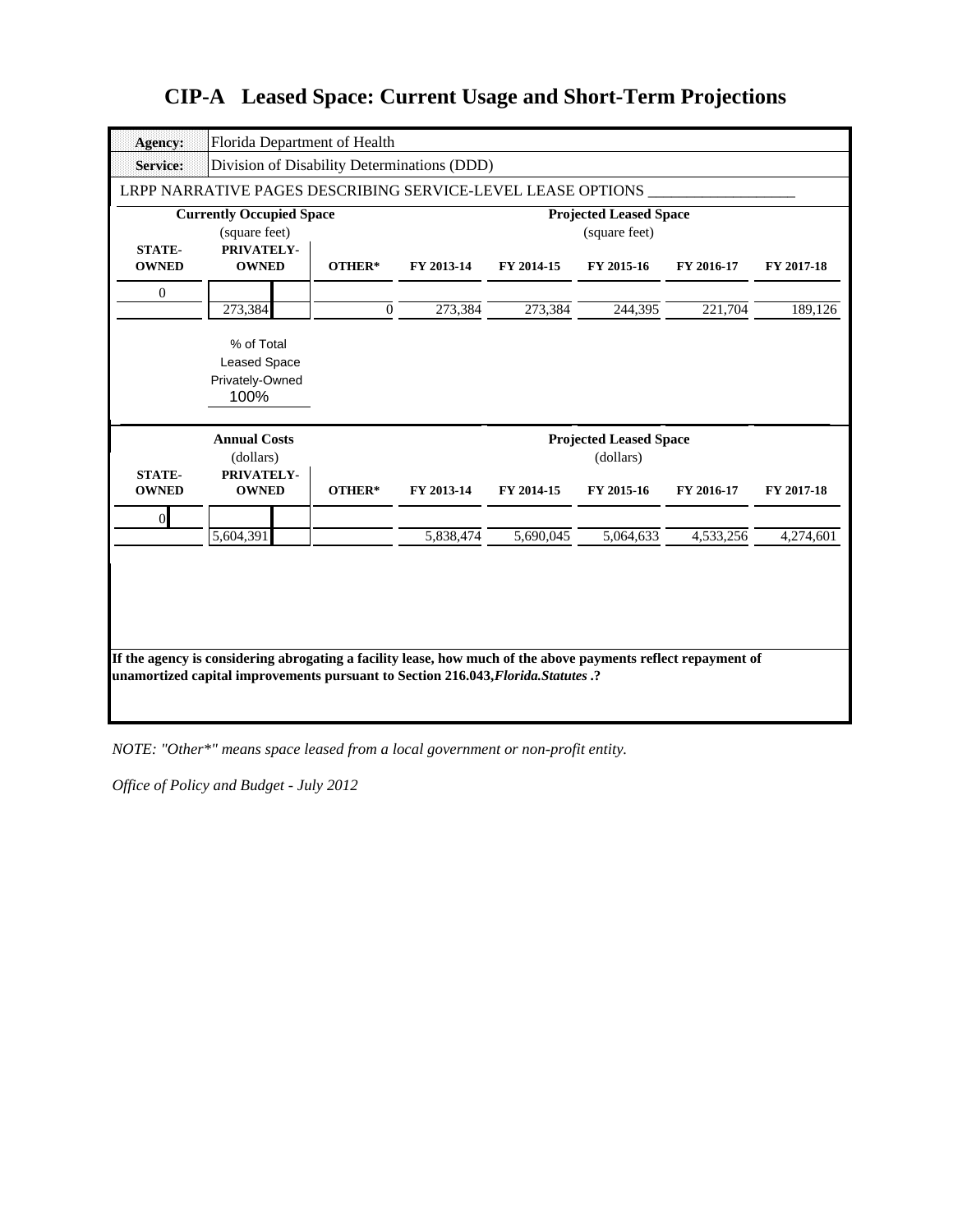| Agency:                       | Florida Department of Health                                |                |            |            |                                                |                |            |
|-------------------------------|-------------------------------------------------------------|----------------|------------|------------|------------------------------------------------|----------------|------------|
| <b>Service:</b>               | Division of Environmental Health (DEH)                      |                |            |            |                                                |                |            |
|                               | LRPP NARRATIVE PAGES DESCRIBING SERVICE-LEVEL LEASE OPTIONS |                |            |            |                                                |                |            |
|                               | <b>Currently Occupied Space</b><br>(square feet)            |                |            |            | <b>Projected Leased Space</b><br>(square feet) |                |            |
| <b>STATE-</b><br><b>OWNED</b> | PRIVATELY-<br><b>OWNED</b>                                  | OTHER*         | FY 2013-14 | FY 2014-15 | FY 2015-16                                     | FY 2016-17     | FY 2017-18 |
| 12,192                        |                                                             |                |            |            |                                                |                |            |
|                               | 6,182                                                       | $\overline{0}$ | 5,568      | 5,568      | $\Omega$                                       | $\overline{0}$ | $\Omega$   |
|                               | % of Total<br><b>Leased Space</b><br>Privately-Owned<br>34% |                |            |            |                                                |                |            |
|                               |                                                             |                |            |            |                                                |                |            |
| <b>STATE-</b>                 | <b>Annual Costs</b><br>(dollars)<br>PRIVATELY-              |                |            |            | <b>Projected Leased Space</b><br>(dollars)     |                |            |
| <b>OWNED</b>                  | <b>OWNED</b>                                                | OTHER*         | FY 2013-14 | FY 2014-15 | FY 2015-16                                     | FY 2016-17     | FY 2017-18 |
| 209,459                       | 103,053                                                     | $\mathbf{0}$   | 98,907     | 19,881     | $\mathbf{0}$                                   | $\Omega$       | $\Omega$   |

*NOTE: "Other\*" means space leased from a local government or non-profit entity.*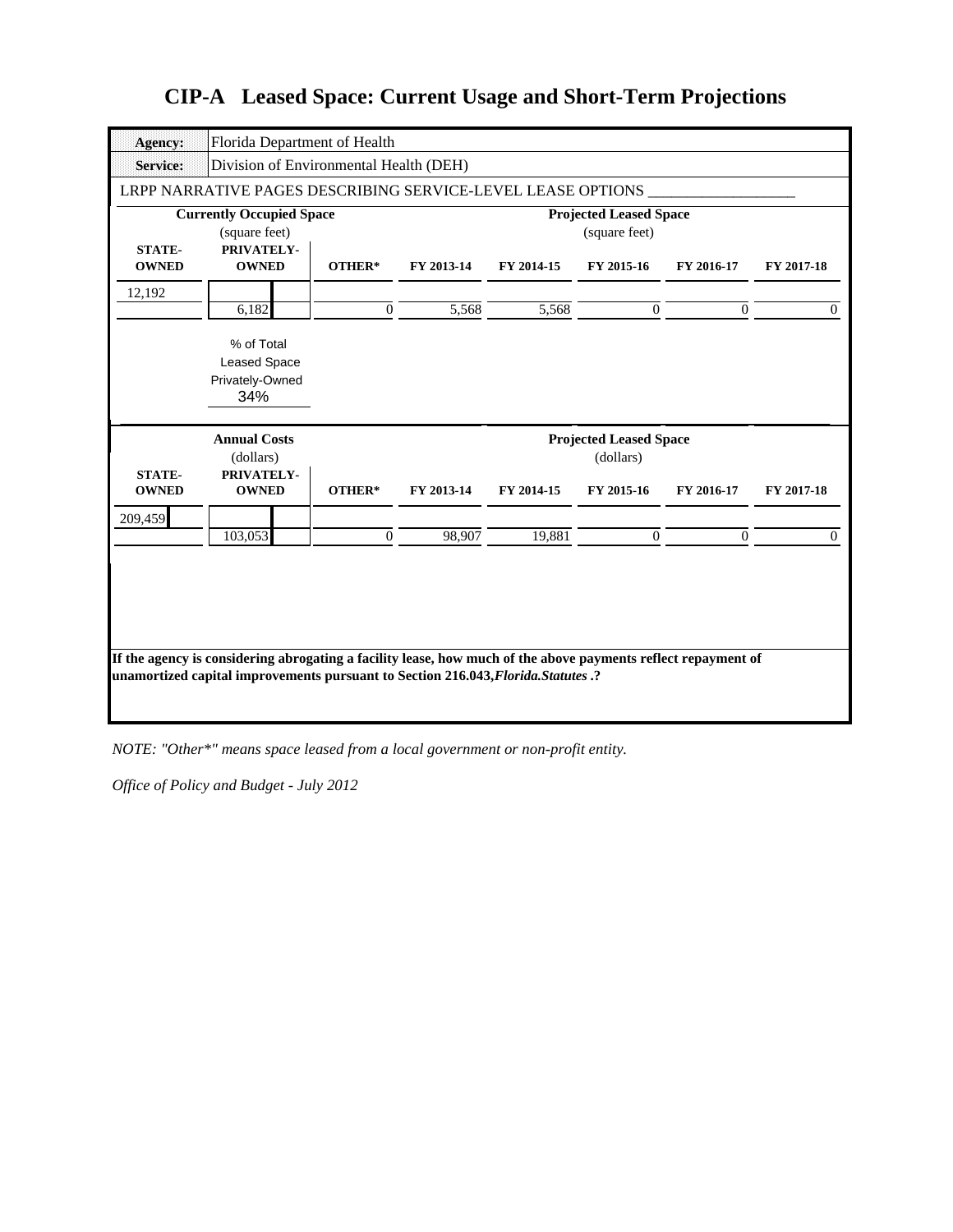| Agency:                       | Florida Department of Health                                |              |            |            |                                                |            |            |
|-------------------------------|-------------------------------------------------------------|--------------|------------|------------|------------------------------------------------|------------|------------|
| <b>Service:</b>               | <b>Executive Direction and Support (EDS)</b>                |              |            |            |                                                |            |            |
|                               | LRPP NARRATIVE PAGES DESCRIBING SERVICE-LEVEL LEASE OPTIONS |              |            |            |                                                |            |            |
|                               | <b>Currently Occupied Space</b><br>(square feet)            |              |            |            | <b>Projected Leased Space</b><br>(square feet) |            |            |
| <b>STATE-</b><br><b>OWNED</b> | PRIVATELY-<br><b>OWNED</b>                                  | OTHER*       | FY 2013-14 | FY 2014-15 | FY 2015-16                                     | FY 2016-17 | FY 2017-18 |
| 380,646                       |                                                             |              |            |            |                                                |            |            |
|                               | 8,000                                                       | $\mathbf{0}$ | 8,000      | 8,000      | $\Omega$                                       | $\Omega$   | $\Omega$   |
|                               | % of Total<br><b>Leased Space</b><br>Privately-Owned<br>2%  |              |            |            |                                                |            |            |
|                               | <b>Annual Costs</b>                                         |              |            |            | <b>Projected Leased Space</b><br>(dollars)     |            |            |
| <b>STATE-</b>                 | (dollars)<br>PRIVATELY-                                     |              |            |            |                                                |            |            |
| <b>OWNED</b>                  | <b>OWNED</b>                                                | OTHER*       | FY 2013-14 | FY 2014-15 | FY 2015-16                                     | FY 2016-17 | FY 2017-18 |
| 6,537,654                     | 100,720                                                     | $\Omega$     | 103,760    | 106,880    | $\mathbf{0}$                                   | $\Omega$   | $\Omega$   |

*NOTE: "Other\*" means space leased from a local government or non-profit entity.*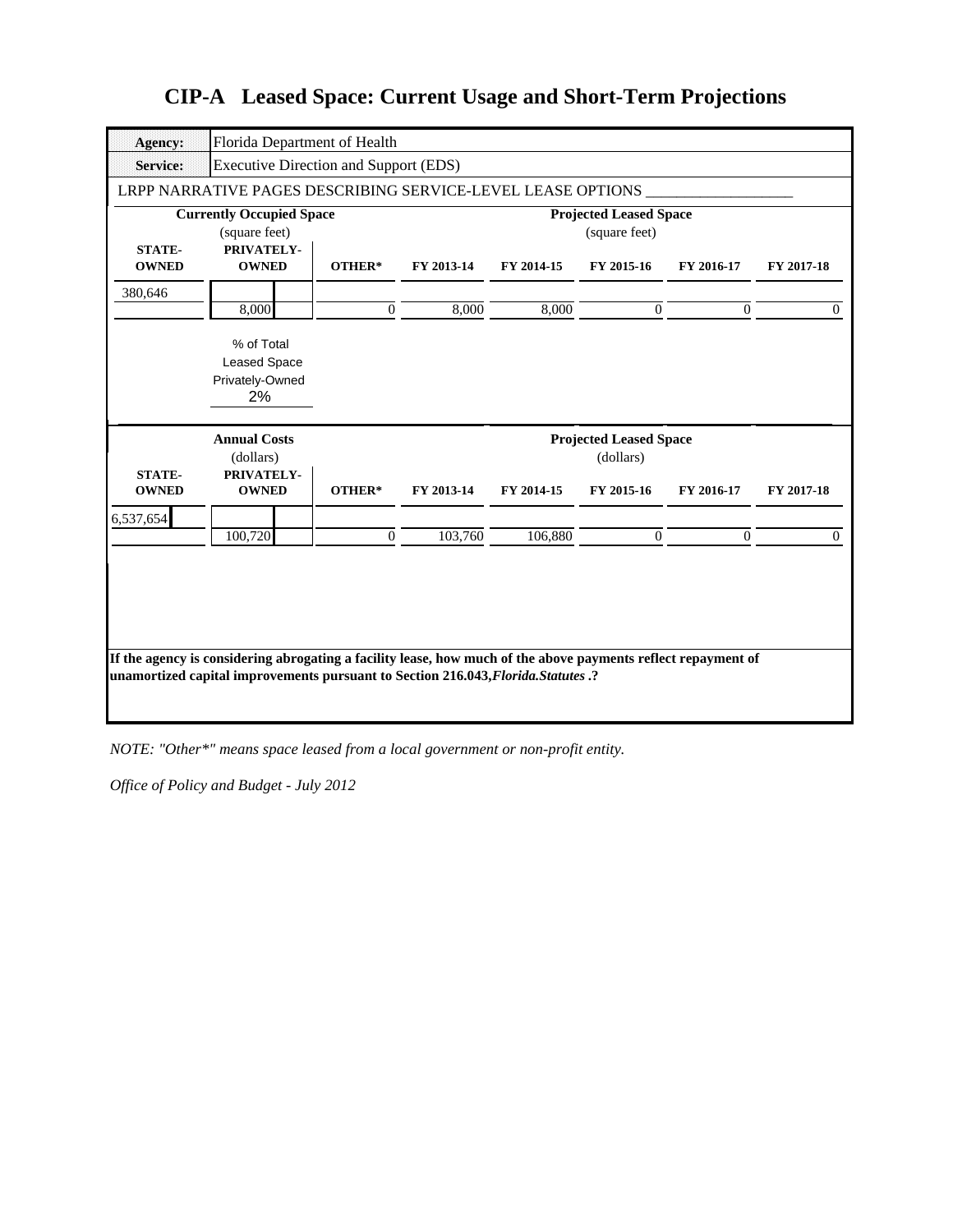| <b>Agency:</b>  | Florida Department of Health                                                                                                                                                                        |              |            |            |                               |                |            |
|-----------------|-----------------------------------------------------------------------------------------------------------------------------------------------------------------------------------------------------|--------------|------------|------------|-------------------------------|----------------|------------|
| <b>Service:</b> | Division of Family Health Services (FHS)                                                                                                                                                            |              |            |            |                               |                |            |
|                 | LRPP NARRATIVE PAGES DESCRIBING SERVICE-LEVEL LEASE OPTIONS                                                                                                                                         |              |            |            |                               |                |            |
|                 | <b>Currently Occupied Space</b>                                                                                                                                                                     |              |            |            | <b>Projected Leased Space</b> |                |            |
| <b>STATE-</b>   | (square feet)<br>PRIVATELY-                                                                                                                                                                         |              |            |            | (square feet)                 |                |            |
| <b>OWNED</b>    | <b>OWNED</b>                                                                                                                                                                                        | OTHER*       | FY 2013-14 | FY 2014-15 | FY 2015-16                    | FY 2016-17     | FY 2017-18 |
| 4,652           |                                                                                                                                                                                                     |              |            |            |                               |                |            |
|                 | 4,739                                                                                                                                                                                               | $\mathbf{0}$ | 4,460      | 4,038      | $\mathbf{0}$                  | $\overline{0}$ | $\Omega$   |
|                 | % of Total                                                                                                                                                                                          |              |            |            |                               |                |            |
|                 | <b>Leased Space</b>                                                                                                                                                                                 |              |            |            |                               |                |            |
|                 | Privately-Owned                                                                                                                                                                                     |              |            |            |                               |                |            |
|                 | 50%                                                                                                                                                                                                 |              |            |            |                               |                |            |
|                 |                                                                                                                                                                                                     |              |            |            | <b>Projected Leased Space</b> |                |            |
|                 |                                                                                                                                                                                                     |              |            |            |                               |                |            |
|                 | <b>Annual Costs</b>                                                                                                                                                                                 |              |            |            |                               |                |            |
| <b>STATE-</b>   | (dollars)<br>PRIVATELY-                                                                                                                                                                             |              |            |            | (dollars)                     |                |            |
| <b>OWNED</b>    | <b>OWNED</b>                                                                                                                                                                                        | OTHER*       | FY 2013-14 | FY 2014-15 | FY 2015-16                    | FY 2016-17     | FY 2017-18 |
| 79,921          |                                                                                                                                                                                                     |              |            |            |                               |                |            |
|                 | 95,167                                                                                                                                                                                              | $\Omega$     | 83,552     | 78,199     | $\Omega$                      | $\Omega$       | 0          |
|                 |                                                                                                                                                                                                     |              |            |            |                               |                |            |
|                 |                                                                                                                                                                                                     |              |            |            |                               |                |            |
|                 |                                                                                                                                                                                                     |              |            |            |                               |                |            |
|                 |                                                                                                                                                                                                     |              |            |            |                               |                |            |
|                 |                                                                                                                                                                                                     |              |            |            |                               |                |            |
|                 | If the agency is considering abrogating a facility lease, how much of the above payments reflect repayment of<br>unamortized capital improvements pursuant to Section 216.043, Florida. Statutes .? |              |            |            |                               |                |            |
|                 |                                                                                                                                                                                                     |              |            |            |                               |                |            |

*NOTE: "Other\*" means space leased from a local government or non-profit entity.*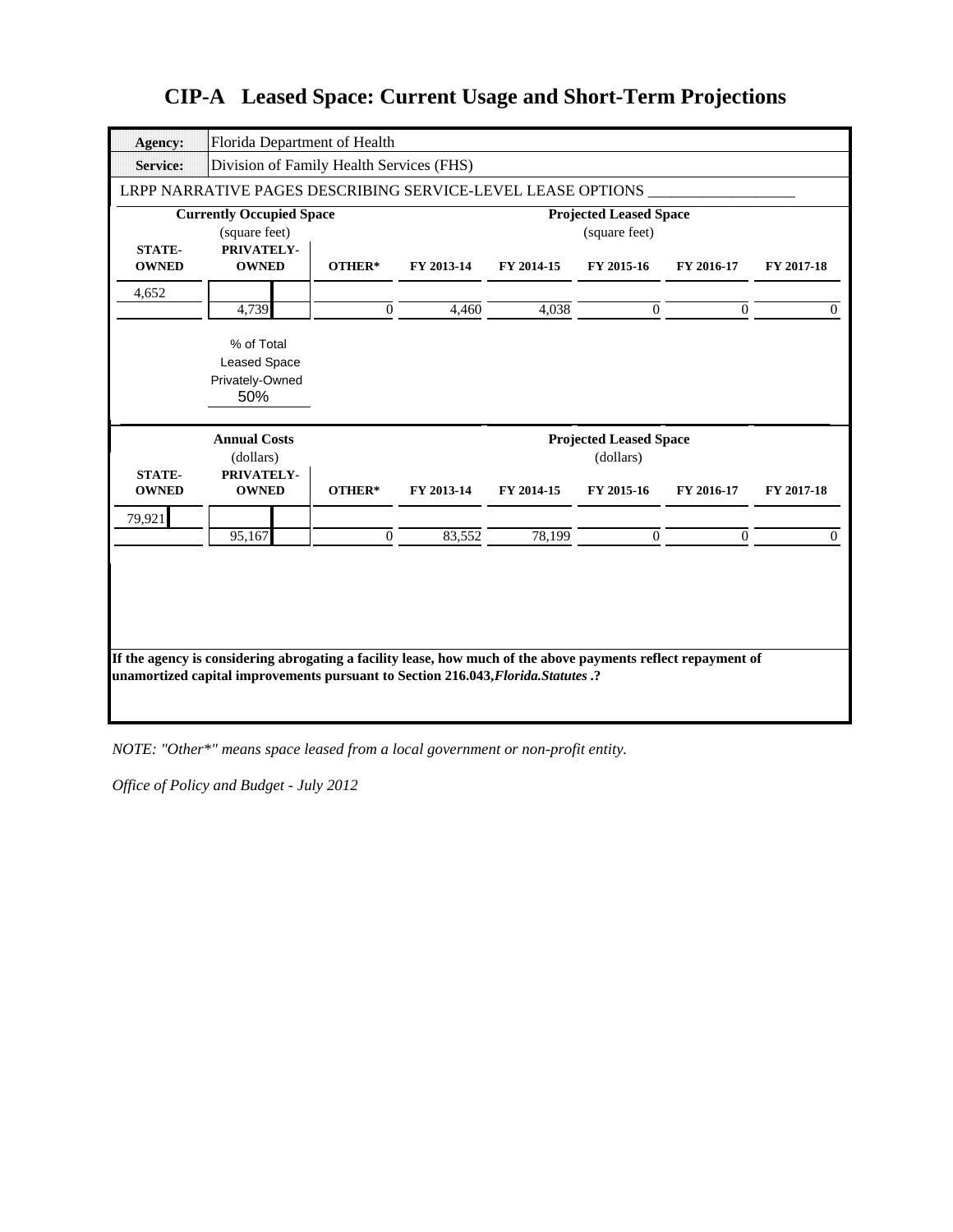| Agency:                       | Florida Department of Health                                |                |                |                |                               |                |            |
|-------------------------------|-------------------------------------------------------------|----------------|----------------|----------------|-------------------------------|----------------|------------|
| <b>Service:</b>               | Division of Information Technology (IT)                     |                |                |                |                               |                |            |
|                               | LRPP NARRATIVE PAGES DESCRIBING SERVICE-LEVEL LEASE OPTIONS |                |                |                |                               |                |            |
|                               | <b>Currently Occupied Space</b>                             |                |                |                | <b>Projected Leased Space</b> |                |            |
| <b>STATE-</b>                 | (square feet)<br>PRIVATELY-                                 |                |                |                | (square feet)                 |                |            |
| <b>OWNED</b>                  | <b>OWNED</b>                                                | OTHER*         | FY 2013-14     | FY 2014-15     | FY 2015-16                    | FY 2016-17     | FY 2017-18 |
| 120                           |                                                             |                |                |                |                               |                |            |
|                               | 1,500                                                       | $\overline{0}$ | $\overline{0}$ | $\overline{0}$ | $\mathbf{0}$                  | $\overline{0}$ | $\Omega$   |
|                               | % of Total                                                  |                |                |                |                               |                |            |
|                               | <b>Leased Space</b>                                         |                |                |                |                               |                |            |
|                               | Privately-Owned<br>93%                                      |                |                |                |                               |                |            |
|                               |                                                             |                |                |                |                               |                |            |
|                               |                                                             |                |                |                | <b>Projected Leased Space</b> |                |            |
|                               | <b>Annual Costs</b>                                         |                |                |                |                               |                |            |
|                               | (dollars)                                                   |                |                |                | (dollars)                     |                |            |
| <b>STATE-</b><br><b>OWNED</b> | PRIVATELY-<br><b>OWNED</b>                                  | OTHER*         | FY 2013-14     | FY 2014-15     | FY 2015-16                    | FY 2016-17     | FY 2017-18 |
| 2,062                         |                                                             |                |                |                |                               |                |            |
|                               | 8,295                                                       | $\mathbf{0}$   | $\overline{0}$ | $\overline{0}$ | $\Omega$                      | $\Omega$       | 0          |
|                               |                                                             |                |                |                |                               |                |            |
|                               |                                                             |                |                |                |                               |                |            |

*NOTE: "Other\*" means space leased from a local government or non-profit entity.*